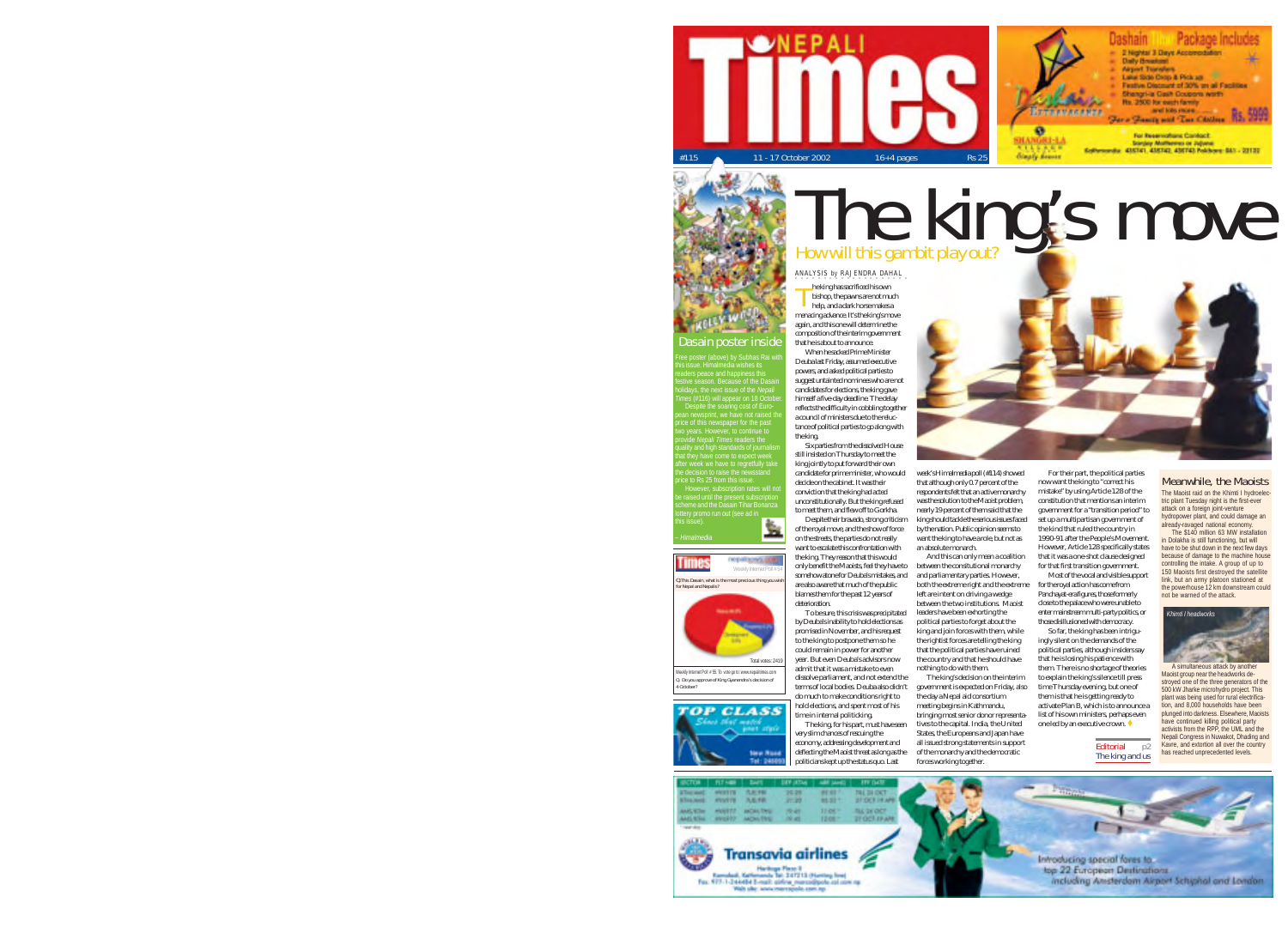#### Nepali Times is published by Himalmedia Pvt Ltd, Chief Editor: **Kunda Dixit** Editor: **Anagha Neelakantan** Design: **Kiran Maharjan** editors@nepalitimes.com, www.nepalitimes.com Advertising: **Sunaina Shah** advertising@himalmedia.com Subscription: **Anil Karki** subscription@himalmedia.com Sales: **Sudan Bista** sales@himalmedia.com Sanchaya Kosh Building, Block A-4th Floor, Lalitpur GPO Box 7251, Kathmandu, Nepal Tel: 01-543333-7, Fax: 01-521013 Printed at Jagadamba Press: 01-521393

e wouldn't exactly say that the Nepali people were euphoric about King Gyanendra's move to sack the prime minister and e wouldn't exactly say that the Nepali people were euphor about King Gyanendra's move to sack the prime minister form a new government. But they were beginning to hold politicians in such low esteem, and had watched the country suffer chronic abuse from greedy and selfish politicians for so long, that they did not complain when the king took over executive powers last Friday.

In fact, they welcomed the fact that here at last was someone who could take a decisive step, assume responsibility, and try to take the country out of the rut it is in. For a lot of Nepalis it has stopped matte who rules over us, as long as peace is restored. Trapped between the faright and the far left, abused by both the security forces and the Maoist militia, the Nepali people were desperate enough to cling to this straw. But the king's move is fraught with dangers: for himself, for the

constitutional monarchy and for this country's future. The king seems to have reasoned that if he waited any longer, the politicians would have made such a mess that the Maoists could just walk into Kathmandu. But therein lies the biggest paradox in all this: the king has sidelined the very political parties that he will need in the long term to build public support against the Maoists and restore peace.

in danger of being just another political force jostling for power

precisely what the Maoists wanted all along. ministers made up of nominees from the political

The king has gambled his throne on this one. And that act, by its very nature, has dragged the monarchy

Having pushed the envelope on the constitution therefore effectively polarised between the monarchy and the Maoists, between the ultra-left and the right. The centre has been pulled away from us, and this is The king is also finding it more difficult than he had imagined to cobble together a council of

by assuming executive authority, the king has removed the parliamentary buffer, bringing him faceto-face with revolutionary republicans. The country is

into the political muck. A constitutional monarchy needs to be above it all, untainted by partisanship and upheld as a symbol of national unity. It is now

11)

parties. Stung by the royal move, some parties have

# THE KING AND US

tried to remain united and resist royal pressure to give in. At a time when the palace and the parties should have remained united to counter extremists. here is now a deep fissure of mistrust between them The composition of the council of ministers and the appointment of the new prime minister is critical factor. The biggest danger now is that the palace and the new government will be dragged to the right by reactionary forces. Born-again Panchayat throwbacks will be doing the monarchy a great disservice if they see this as a chance to turn the clock back. Time has moved on. And that is our advice to the Maoists as well: study your history, comrades. Remember how countries pushed to the brink by domestic rebellion are ripe for the picking by outsiders. You have gone as far as you can with the gun. This is your ortunity to join up with the mainstream. otherwise total ruin lies ahead.



SUGA (Mahottari District) – Here in the rural tarai, life is languid and everyday concerns are mundane. Not the Caught between the devil of authoritarianism and the deep blue sea of Maoism in the tarai. ○○○○○○○○○○○○○○○○○○○○○○○○○○○○○○○○○○○○○○○○○○○○○○○○○○○○ ○○○○○○○○○○○○○○○○○○○○○○○○○○○○○○○○

weighty national preoccupations of Kathmandu, the issue here is the rain, too little or too much. Suga farmers don't remember the when rains were last so erratic. There was less rain than normal, but the floods were more damaging. completely washed away by floods. to Janakapur in a 20-year old Tata tin-

The explanation, however, is simple. There is a hectic bund building spree downstream in Bihar. The illdesigned embankments cause ponding upstream, submerging rice paddies north box that splutters its way up for nearly an hour before completing its journey of about 15 km. There is a goat at my knees and a chicken pecking on my shoulder while I try to hold on to the roof to prevent myself from falling off. It's not easy to discuss the state of

of the border in Nepal. But Mahottari's inundation is unlikely to come up during this week's submergence talks between Indian and Nepali officials. We are too far away here from Kathmandu and New Delhi. All the more reason, therefore, for the Nepali and Indian villagers on either side of the border to start working more closely together.

So here I am, basking in the warmth of home with the scent of parijat wafting in the balmy breeze. By afternoon, the autumn sun turns the water buffalos into dry clay cakes. In the evening, the blue smoke of cowdung patties rises from the huts, and the smell takes you back to childhood. The nights are cool, and people sleep under the twinkling stars. dead on arrival. A Muslim entrepreneur from my village who claims to own a bakery in Attaria in the far-west Nepal thinks Sher Bahdur Deuba killed democracy in the country the day he decided to extend the state of emergency

At least, they used to. One of the features of village life that has changed with the rise of Maoism is that neople

don't sleep outdoors anymore. Despite this year's floods, agricultural prospects look fairly good. Encouraged by the quota access to the European market for .<br>Nepali sugar, many farmers have diversified into sugarcane plantation. This year's harvests look promising. Progressive farmers have already started harvesting taichin, the small-stemmed Chinese rice. Mansuli, the staple rice. plant of traditional farmers, is yet to ripen. Connoisseurs cultivate Basmati,

by dissolving the Pratinidhi Sabha and bypassing the Rastriya Sabha. Since then, political parties have been carrying the corpse of dead democracy on their shoulders, hoping against hope that it could somehow be resurrected. The king was apparently fed up with democratic decay, and he performed the last rites through the royal proclamation last Friday. Suddenly, reality seems to have hit all political leaders, who have now begun to grieve at the loss. There is no way that the constitution can now be

situation. But it is possible. The impossible is routine here with pan-

information about the intentions of General Musharraf. Blame the Bibi. Sadly, Nepali democracy seems to be

revived when the king feels that it was royal benevolence that brought the 1990 constitution. His avowed commitment to the multiparty system is an important point, but even more distinct is the way

and that hasn't done all that well this year as the first transplantation was he has chosen to negate the sovereignty of the people.

To check my email, I have to travel And that is exactly the message that the Panchayat veterans seem to have got as they crawl out of woodwork. They have been emboldened by the tone and tenor of royal proclamation. There is new swagger in their steps. When Marich Man gets to see the king twice in a week,

the state with fellow passengers in such a chewing Maithils discussing the election politics of Pakistan as if they had inside the Mandales get the message. Fear of the return of Panchayat-style administration hangs heavy in the air here in the tarai. Mahottari and Dhanusa are in the region that suffered most from state oppression during the Panchayat years. Damodar Sumshere began from the Anchaladhis Niwas of Jaleswor, a

palace originally built by Ram Sumshere.

The killers of Saroj Koirala operated out of the very same intrigue-laden house. Durga Nand Jha, the first martyr during the Panchayat regime, came from Dhanusa, as did Laxmi Kant Jha, the physcian who was made to disappear

without a trace for his commitment to pluralism. Caught between the looming devil of authoritarianism and the deep blue sea of Maoism, uncertainly is writ large on the faces of university teachers at Janakapur Campus, once the cradle of the nocratic struggle. But by and large people seem to be resigned to their fate. The Maoist insurgency has sapped all the energy of the political class.

Perhaps that is the price this country has to pay for the error of judgement of the Maoists, all the major political parties, the media as well as the intelligentsia. Now, all we can do is wait for the rebirth

new cabinet will restore democracy, or just bring back greed. But one thing is sure, no tears are being shed for the departure of Sher Bahadur Deuba. Mahottari has habitually sent Nepali Congress nominees as all its MPs, and the overwhelming feeling here is that he more than deserved the royal kick that he got. However, the sad reality is that it happened only after he had successfully demolished our hard-won freedoms.





# LETTERS

After reading Kunda Dixit's "King G does it" in your internet edition, **Article 27 of the Constitution** of Nepal empowers His Majesty to take necessary steps in the national interests, integrity and sovereignity. It reads "His Majesty is to presence and creative in their mind. Otherwise, no one is going to trust them anymore, and we have had enough of them as well. Deuba for what hannened. during his tenure helped the the Maoists launched their "peoples war". During his second term their strength increased by leaps and bounds. In the past few months he proceeded to dismantle all structures of

people of Nepal." There was no other alternative than the step taken by King Gyanendra. Few political leaders regarded his shocking. But this is what any sensible head of the state would people. It has been a decade that the royal family has neglected This was necessary to let the people of Nepal know that the royals are always there to help in times of crisis. Now it depend: handles the upcoming situation Nepal concerning the Maoists parliamentary democracy: dissolving parliament, local elected bodies, imposing a state of emergency. All these things were exactly what the Maoists wanted, and it made them stronger. Now that King Gyanendra has taken over, the first thing he should investigate is whether Deuba has links to Prachanda, Baburam & Co. *Roshan Limbu, Kathmandu* GOOD LAK I will look forward eagerly to issue #115 to see what reasons Daniel Lak finds to be optimistic about Nepal's future ("A glass of hope", #114). I too used to be an optimist. Now I find it difficult to identify any entity in Nepal that is

pressure and possible pressure from political leaders. The emment he forms in the next five days would reflect his policies towards the country. Being a former businessman, King Gyanendra is aware of the current economic and development situation in the country and has the future welfare of Nepalis legitimate, capable and willing to work for the common good. Perhaps the Nepali Times could encourage readers to write in with stories about politicians and civil servants who are honest and competent. That might give us all some reasons to be optimi *John Child, Jhamsikhel*

*Pravesh Saria, Chicago* MR TEA

.<br>King Gyanendra means business. Love him, hate him, but you can't ignore him. That is the message going to politicians. And add to that the public sentiment which is clearly in favour of the<br>roval proclamation as shown ration as shown from the poll in *Nepali Times*. Nepali people are gripped by uncertainty and at this moment they really feel safer with a single absolute monarch than with a big corrupt cabinet. No prize for guessing why no one is complaining. The last nail in the coffin for the politicians will be if and when the king restores peace to the country. This is also a great opportunity for the Maoists to come to the table if they really have something Read about "Raj, the tea-man" (#113) and as he says surely Nepal has a lot to offer tea lover around the world. Uzbekistan is one such chai loving country. It's what they serve the first thing you go anywhere... a cafe, a home, an office. The bazars and supermarkets are full of tea, but mostly from Sri Lanka sold as Ceylon tea, and some from India. Always wish one could find Assam tea in their midst. My Uzbek friends love the "Nepali" tea I prepare brewed with milk. The market in this tea-thirsty nation is immense. It's all a question of marketing, developing taste, adding exotica and building a brand for Nepali chia. *Rupa Joshi, Tashkent,*

# Is democracy threatened?

(% of respondents in 1999, 2001, 2002)



 $\bullet$  As a tea drinker and a close observer of the tea industry in Nepal, I was saddened to read your article on Raju the tea man. It is quite obvious that you haven't done your homework, or was the intent just to give publicity to friends? The only truth in the article is that the Nepal tea industry does indeed have the potential and could make high quality teas comparable to Darjeeling. Like the "vintage Darjeeling second flushes with

> Nepal too has the potential. And it also has its tea experts, write about them as well. *Eizo San, by email*

VISAS Great story by Janaki Gurung ("If we want tourists, scrap visa fees", #113) but are visa fees really a deterrent for tourists coming to Nepal? As a person frequently coming into and leaving Nepal on business, I agree that the "system" at the airport is confusing, frustrating and a bad first, and last, impression of Nepal, but I don't think a \$30 visa fee is much of a determinate as to whether tourists will or won't come to Nepal. Keep taking the money, just make it easier—and spend the money more wisely.

*B Moore, Kathmandu*  $\bullet$  Janaki Gurung's article on the visa handling by the Nepali authorities present the most realistic as well as pathetic picture. It only proves my point that I have been contemplating since sometime back, that is the Nepalis, at least those at the helm of power and bureaucracy, are either nincompoops and incompetent, or they do not care for the country. Probably both. One reason why there is no improvement is because those who are in a position to bring about the changes, I mean the positive changes, never have to experience what travelling Nepalis and tourists have to face. There is always someone to exempt you at the airport when you have an *aafno manchhe* at the airport. Customs, security and immigration treat departing Nepalis as a sort of nuisance and are jealous as if they ought not to go earn their living abroad and treat the returning

Nepalis with some disdain. I only wish that somebody someday would put in the bribe-laden skull of these airport customs, security and immigration that it is not the tourists who are supporting the economy, it is the remittance of the labour force from Nepal that is keeping the country going.

at the top leadership. The rot is in the head. We are waiting for superman to come who will bring about the changes in Nepal. *S Nepali, by email*

*Uzbekistan*

 $186$ 

 $\bullet$  After reading Janaki Gurung's article on visa fees, I must share with your readers the rampant existence of corruption at Kathmandu airport. Extorting tourists also happens at the security check where a police on duty (on 18 September at noon, if anyone wants to check) demanded a Rs 100 "donation from me after going through my wallet, which he forced me to open. He treated me like a criminal and turned me into one by refusing to let me go. What I want to know is whether this guy was a policeman or a Maoist. Or is there no difference?

Foreign embassies based in much aid money to strengthen "civil society." Indeed much funding has gone into strengthening "civil society" as both bridges and bulwarks between the state and "the people". And yet in the embassy backing of the king's move, we see a serious contradiction. In the grey

area of currently defined "constitutional rights", the stringent standards of the "rule of law" usually so stridently called for by our foreign friends, appears to have wavered. Furthermore, instead of seeking to strengthen civil society with the creation of public spaces with which to discuss, debate and attempt to resolve political crises, unilateral decisions have been made "for the good of the country" and "the om" famous all over the world.

welfare of the people." Civil society analytically understood requires the stabilisation of a system of rights as part of an enabling normative context which guarantees spheres of individual freedom within society. In the monarch's maneuver, backed by embassies, there is no notion of the necessity of people themselves learning the trials of democracy, of learning through their mistakes and the potential positive outcomes of reaching that level of dissatisfaction which brings afresh the energies of people to rise up into public action on their own terms as "the people". The question then remains on what basis do embassies then back the active crippling of that which they ostensibly seek to help build? From what

I understand, embassies are: historically uninformed, dependent on Nepali political analysts who for linguistic and other reasons "sieve" the information they pass on, fed appropriately contoured lines from the political leaders they regularly meet and due to the barriers of language, are excluded from the debates and issues that occur in the vernacular press.

In such a context, apart from the immense hubris of those who then presume to know that which is best for the people of Nepal, embassies seek to build "Nepali civil society" and "Nepali citizens" according to their own definitions.

#### *Seira Tamang, Kathmandu*

Let us make no mistake about who is responsible for what happened last Friday night or the reasons why it happened. Granted, the Maoists have succeeded in destabilising the country, wrecking the economy and making the life of ordinary Nepalis a living hell in much of the country. But that is what the Maoists do in their efforts to precipitate "social transformation". It is to be expected. Likewise, the king, the second element in

the equation, recognised that the country faced a constitutional crisis as well as other

> Buddha Maya Gardens Kathenanda Guest House and Park Village Resort Hotel a finest hotel with conference facilities of the Morld Haritage Site in Lumbini, 10 minute unlimeny from the exort birthplace of Lord Buddhe

> > www.kghhotels.com Lordert Need, Tel 71,80220 sair Hanaf Kalerianski Tal 434705, 441449.

Tax STFLE1038, Enal Hillburnaviki

Close your eyes and coven your beart !!

And the problem begins right

*N Srivastav, New Delhi*

Nepali view, foreign view crises, and felt the time had come to intervene. In young constitutional monarchies kings cannot easily ignore the fact that both the army and the public sees them as the only hope of salvation in the parameters of life. So he too has behaved in

accordance with his perceived responsibilities and in a predictable way. That leaves just one element in the political equation that has not behaved in a way that would normally be expected, or that accorded with its responsibilities. This is the democratically elected politicians and the political parties they represent. They have failed throughout to recognise that their mandate to rile was not God-given, or the result of

their sufferings in the Panchayat years, but came direct from the people of Nepal. They have failed to deliver what the people required of them: effective and inclusive government, economic development and law and order. The arrogance with which they pursued their

personal vendettas and exploited their power for personal gain when the country was in deepening crisis added insult to injury. History provides many examples of dictators who fell because the sycophants surrounding them cut them off from their people. Could this be the first time a whole democratically elected system consistently and wilfully ignored its nower base? But the politician ignored the will and the welfare of the people of

Nepal at their peril. No doubt the king will be wise enough to keep his finger on the pulse of the people, and if he does it is hard to imagine that they will exert pressure on him to return to the democratic process in the short term. Let's face it, in the light

of their recent experience of democracy it simply wouldn't make sense. So the vital question today is, will the political parties, and particularly both Nepali

> Congresses finally acknowledge their responsibility for the apalling state of the country by embarking upon an uncompromising campaign of self-questioning and internal reform? Or bette still will new and untried

parties, who base their manifestos on principled and truly representative government, emerge to take their place?

Sadly, for Nepal both scenarios are hard to imagin The transformation of the democratic political scene and the politicians is surely the most challenging task the king has taken

on. *iA foreigner resident in Nepalî* **Subscribe to Nepali Times today and:**



It's never been easier to subscribe to Nepali Times. Call 543 333 or 523 845 Email:



Only time will tell whether the king's of our democracy. Or, maybe, struggle for it all over again.  $\blacklozenge$ 

KING G

utter failure.

protect this Constitution by keeping in view the best interests and welfare of the

step as unconstitutional and

do for the well-being of the

the world outside the palace.

on King Gyanendra how he

in mind.

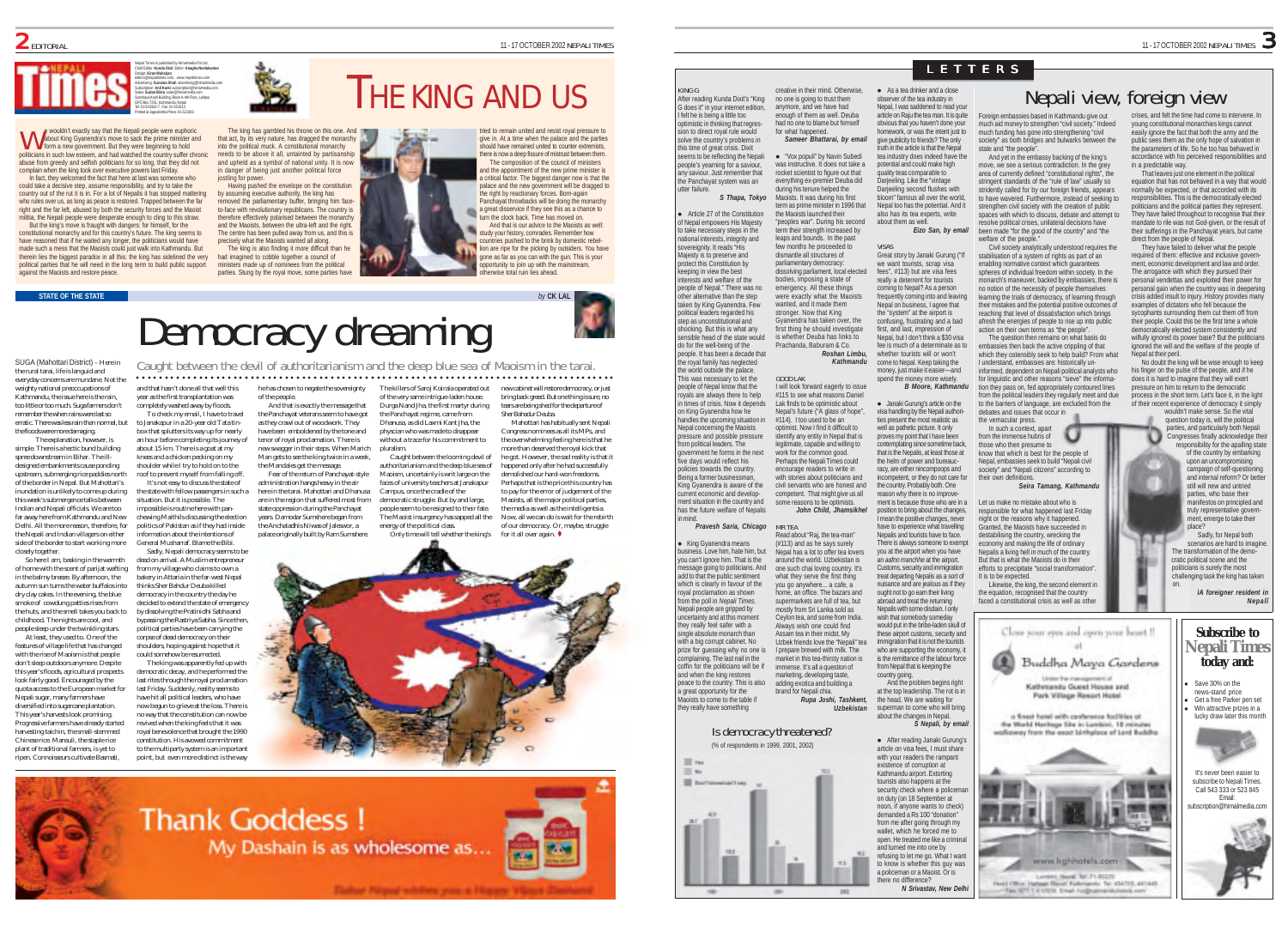

And in the villages, there is the

Then there are the twin spectres of

and Industry.

longer delay.

Similar checks have been set up on

distant 18.44

,<br>September, he was taken away again

released on payment of Rs 50,000 "bail". Political workers and ordinary people are being victimised by both sides. Some are people who have been detained while visiting the district headquarters to get their passports or citizenship certificates, others become

PRAKASH JWALA IN SALYAN ○○○○○○○○○○○○○○○○ t was obvious on a recent trip through the Rapti Zone and Salyan t was obvious on a recent trip<br>through the Rapti Zone and Salyan<br>district what everyday life has come down to for Nepalis in the mid-west: little to eat, constant fear and the sounds of war. The state of emergency may be Maoist curfew. The rebels declared their indefinite curfew in Salyan on 2 September. Unlike the government. they do not announce times. Curfew rules are simple: no one is allowed to leave the village or come to the village without their permission. People

over, but the district headquarters of Khalanga Bazar (picture, above) shuts down by six in the evening even though the curfew is not until eight. The people stop moving about to avoid questioning and harassment by security officials. There are food shortages everywhere. There are blockades and disobey on pain of torture. detention and abduction. The officiating chairman of Bajhakada VDC in Salyan district, Puskar Basnet of the UML, spent 40 days in the custody of the security forces before being released on bail. On 11 this time by the Maoists. He was

checkpoints by both sides. The security forces have increased their sweeps against Maoist strongholds north in Rolpa and Rukum. For their part, the Maoists have killed local political workers, teachers and ordinary citizens. There have been arrests and detentions, but also abductions.

**HERE AND THERE** *by* **DANIEL LAK**

Thimpu, Bhutan - There are few things more dreaded by the working journalist than missing a big story back home, on one's "patch" as it were. It happens to us all, as I found out to my cost last week. The venue for my humiliation, my complete humbling, was this tiny city, in a delightful little cafe that is a match for many of Thamel's finest places.

A fellow Kathmandu expat came through the door as I sipped my coffee in total innocence and fired a broadside. "I suppose you're discussing what's going on in Kathmandu," she said, then looked puzzled as I sprayed fragrant Indian java on my dining companions. Not to dwell on the matter, but I was caught out. Away from home in a time of crisis, and the familiar feeling of dread descended like the evening storms that give Bhutan its name, Land of the Thunder Dragon.

Contrite and offering to drive through the night to reach the scene of King Gyanendra's surprise move, I telephoned my editor in London. "Oh don't worry," he said, experienced in the ways of caught-out correspondents, "you've already missed the story so relax and come home as you planned." It was, as you might imagine, not the best of days for me, although I dare say Sher Bahadur Deuba had a much worse case of the Saturday morning blues last week.

I was able to do one thing for faithful Nepali Times readers: a quick survey of opinion in Thimpu on the developments across the Himalayan rampart in Kathmandu. There was, of course, huge fascination, a desire to know what had brought about the king's move. Bhutanese news hounds depend on the international media to bring them developments from Nepal, the second most important country on their jagged horizon. Budgets at Kuensel, the only newspaper, don't allow for a reporter based in Kathmandu, nor do attitudes in either capital, I'm sure. In the absence of a comprehensive chronology of events, the presence of a befuddled, still embarrassed and far too often absconding Nepal correspondent will do. So I was able to proffer a few opinions and demand a few in return.

The consensus, I have to say, among almost everyone I spoke to, was

 $\,$  11 -17 OCTOBER 2002 NEPALI TIMES NATION 11 -17 OCTOBER 2002 NEPALI TIMES NATION 11 - 17 OCTOBER 2002 NEPALI TIMES

# **The people are treated as energy by both sides**

harassment by security forces, the people of Salyan are either opting out or hunkering down. ○○○○○○○○○○○○○○○○○○○○○○○ ○○○○○○○○○○○○○○○○○○○○○○○○○○○○○○○○○○○○○○○○○○○○○○○

targets because of past disputes. The Maoists are now turning their attention to local politicians. They've abducted former VDC representatives and imposed conditions for their release without actually charging them with any wrongdoing. The rebels have also been known to take local representatives into custody, saying that they want to audit the funds spent on local projects, but they free their captives only after ransoms of up to Rs the trails leading to the district

100,000 are paid. Bhairab Shah, former chairman of Kalagaun VDC and UML worker Rudra Bir Khatri have been in Maoist custody for the past three months. They have also not freed many of the people abducted on 11 September, including Suganda Shah, chairman of the Salyan Chamber of Commerce Travel is so difficult, most people just stay put unless they have really urgent business. The security forces and government officials travel by helicopter. Bus journeys are regularly punctuated by roadside checks. Everyone knows the drill: get down, queue up, wait to have your baggage and body checked. If you have any printed material on you, allow for a On the road between Dang and Salyan, the Maoists have their own checks, to hunt out members of the security forces and others they might have a grudge against. Sometimes the hold up buses for hours and extort "donations" from the owners. constant surveillance. find—all pay a monthly fee. In the absence of cash, the rebels will take clothes, utensils and foodgrains. They

Off the trail

concern that political crises had so often gripped Nepal in recent years. Bhutanese are well aware that stability here serves their interests, as well as those of Nepalis. Some people made reference to their own king, Jigme Singye Wangchuk, and his current policy of gradually establishing a more democratic order to allow the Bhutanese to get used to his absence at the centre of things. "Perhaps you should have done it that way in Nepal," opined a former royal official over a few glasses of the excellent Red Panda

headquarters. People have been barred from travelling outside their villages those who must leave do so only after applying for and getting permission from their "people's government", sues them a time-bound permit. The same is true for people wanting to come into a village. If you leave your village without permission, you cannot come back. The Maoists have invented

another way of immobilising people by declaring "area bandhi". This is slightly better than house arrest, as the person can move around in a small, strictly-delineated area. Those under area arrest are also likely to be detained, even harassed by the security forces sooner or later for being suspected Maoists. Political party workers and teachers who have not joined the Maoists remain under Unsurprisingly, all the hardship, uncertainty and fear means that those who can afford it have fled. Which means the Maoists have lost the very people they could hit for extortion. There are also few banks to loot, which has made the Maoists desperate for funds. The "revolutionary taxes" are now ruthlessly applied. You can't get away with a one-time donation anymore. Businessmen, teachers, government officials, contractors, traders—anyone the Maoists can

are also prone to imposing any

**REPORT REPORT OF CANA** 

**Bank** 

Breast

number of miscellaneous charges on the people, and "fining" them for perceived transgressions. No one knows how the proceeds of these "collection drives" are used. The Maoists have also have issued decrees asking VDC representatives to hand over all allowances they have received from the VDC after the announcement of "people's governpasses through three barbed-wire fences and is frisked. But in the villages, except for occasional security<br>natrols, there's no government patrols, there's no government presence. Last week Maoists bombed the District Forest Office at Khalanga Bazar at 6.30 PM—before the curfew. Restrictions on the transport of

ments" in their areas. Former VDC heads and deputy heads must thus pay Rs 20,000-50,000 to the Maoists. If they don't, the rebels seize land and other assets. In order to meet party expenses, they've even begun tilling village plots of those who've fled. Terrified of being caught in the crossfire, thousands of villagers have fled or migrated to India and other countries in search of work. There are over a dozen families who have been forced to leave their villages and live in the district headquarters and others have already moved on to other districts. More than a hundred are members of political parties who have fled to Khalanga, and a similar number are likely living in Dang, Nepalganj or Kathmandu. The sounds of the war are never far away. Both sides exchange fire almost every night. A couple of bombs go off. The air is heavy with terror. The lines of people at the District Administration Offices waiting get their citizenship papers or passports food supplies to Salyan, Rukum and Rolpa also continue. There are many layers of bureaucratic control. First, one needs to get a "recommendation" from the FNCCI in Dang. That in turn must be approved by the district administration before goods can be dispatched to Salyan and beyond. Officials in Dang further approve this, but with reductions in the quantities approved by the DAO. Businesspeople and common alike are feeling the pinch. Underlying all these quotidian matters, the Maoists are also putting into play a broader basic strategy. They will launch major attacks only after they have had the time to regroup and re-arm, but their local militia continue to carry out day-to-day actions". The recruitment of villagers is going apace as they strictly implement their "one household one guerrilla" policy. They like to say: "one household one member, one household one slogan (wall painting), one household one flag". And the government is

have lengthened. In addition, anyone detained by the security forces must on their release report to the DAO. Anyone entering the office nowhere  $\triangle$ *(Prakash Jwala used to be the UML MP from Salyan.)*

Sometimes, it's okay to miss a big news story at 'home' and instead focus on its fallout elsewhere.

beer. (Suggestion to those seeking normal relations between Bhutan and Nepal: free trade in local beer. Trust me, it would work wonders). Another friend, who asked not be quoted directly, said the Bhutanese greatly desired a stable Nepal to perhaps allow the two countries to consult more on relations with India—the large and overwhelming influence in both

By and large, people in the Thunder Dragon's eyrie thought King Gyanendra's move was a good thing and not particularly surprising although they had no idea—from news coverage on the Internet—that it was coming. "We Himalayan people need guidance," a travel agent told me. "More and more of us want openness and democracy, but we still may not know what's best for us at crucial times." I wonder about that one, but leave it alone for now. The point is, the Bhutanese seem to have a real empathy for what's happening here. Not once did I detect a note of glee at yet another potentially damaging round of political turmoil in Nepal, no one said: "I told you so, democracy is a bad idea". Of course, the issue of the refugees in Jhapa and Morang hangs over the two countries now, as ever, and it's unlikely that a quick settlement of that sad situation will develop soon. But just maybe, Bhutanese goodwill for Nepal can translate into something tangible that's perceived in Kathmandu. For now, I'll stick to promoting a trans-Himalayan beer exchange as the beginning of a thaw in long frosty relations. Anyone for a cold Red Panda? .

national lives.

# Fight to the finish

The king has an advantage<br>because most Nepalis are fed<br>up with both the politicians and<br>the Maoists, but he has to play<br>his cards right.

effort to keep cadre morale high. A military victory for the Maoists is not likely to happen that soon. The first factor is that the Indians and the Chinese just wouldn't allow it. Second, the Royal Nepal Army's morale has just got a major boost since the soldiers have always been told that they fight for "king and country". The army's job will also be made easier if the Maoists start fighting out of strongholds, since it will be easier to distinguish the guerrillas from ordinary villagers. The tables will be turned, and the army may in places now have to be a guerrilla force against fixed Maoist positions—something like the sweeps that the army is conducting in Rolpa and Rukum this month.

Interestingly, Maoist movements elsewhere (Sri Lanka, Peru) have started going downhill after reaching strategic balance. The ruling elite and its armed forces seem to be suddenly shaken awake when the insurgents arrive at the gates. The other serious mistake the Maoists are making is that they have alienated themselves from the people, especially in the past nine months, with their brutal killings, attacks on schools, infrastructure, and development. This is an indication that the movement is being dominated by extremist thinking, the rationalisation that the ends justify the means. This goes against Mao

•<br>High dropout and failure rates among grade one students are the biggest challenge facing for Nepal in its attempt to provide universal elementary education. Figures from the Ministry of Education and Sports indicate that the dropout rate stands at a whopping 13 percent. That means that every year, of the approximately 1,319,400 children enrolled in the first year of primary school, about 200,000 drop out. In addition, 40 percent of the enrolled students repeat first grade.

**DOMESTIC BRIEFS**

**Dropouts** 

 $\operatorname{Getting}$  our goats<br>For the second year, Nepal's government has declined China's offer of 2,000 goats as financial support to control meat prices during Dasain. The Food Corporation, however, is far from prepared to meet the demand for live goats this festive season, and estimates are that the government will only be able to provide 4,000 of the 50,000 goats the public expects next week. Since many people will not go back to their villages this year due to security concerns, the goat shortage is likely to be felt especially badly in the capital. Although the government has fixed the price of goat meat at Rs 124 per kg, the price is likely to go much higher in Kathmandu Valley.

11-17 OCTOBER 2002 NEPALI TIMES

### Polio threats

•<br>The recent identification of 480 new polio cases in India effectively puts paid to South Asia's plan to make the region polio free by 2005. Nepal is close to being declared a polio-free country—there has not been a polio case detected here since 2000—but the open border with India and the unchecked movement of people between both countries could change that. Countries need to have no identified polioviruses for three consecutive years to be certified polio-free. The World Health Organisation has set a timeline to eradicate polio from the world by 2005, but the virus continues to cripple more than 500,000 annually in 125 poorer countries of the world.

### Rotary health initiative

e<br>Some 28 Rotary Clubs from all over Nepal agreed Monday to make<br>reproductive health a major focal point for their activities. Reproductive health is a major health crisis in Nepal, and a hidden epidemic, as most of the women it affects do not receive adequate medical attention. The Nepali Rotaries are following through on the worldwide agreement signed between Rotary International and the United Nations Population Fund (UNFPA) last year. Hartmut Bauder has been elected country chair for this activity in Nepal.

According to the "Kathmandu Resolution" passed by the all-Nepal Rotary Workshop this week, the clubs pledged to undertake at least one project every year that directly influences population, environment and sustainable development, working in partnership with government agencies, NGO's and local leadership. The projects will focus on education and literacy, particularly of girls and mothers and access to health.

This mountain just moved !!

 $\mathbf{Q}$ UM DOODL $\mathbf{\mathbf{\mathsf{L}}}$  $(40,0001/2 ft.)$ Bar & Restaurant

 $\textsf{Taking}\ \textsf{Nepal}\ \textsf{to}\ \textsf{China}\ \textsf{Soisson}$ China between 19-30 October to participate in the Asian Culture Festival with representatives from 13 other Asian countries. Nepal's contribution to the month-long festival, the larger theme of which is "New Asia New Century", is a cultural show choreographed by Shrijana Singh Yonjan which will be performed at a fundraiser at the Yak & Yeti on 11 October.

For Reservations: 443208 / 443209 / 425107

The highest mountain in the world has moved. Find us at our new cation from the 10 of October onwards.

and soldiers. It is in this light that the Maoist movement to sustain the new hope that he has given the people.  $\blacklozenge$ 

of SNV (Netherlands Development Organisation) from 1974 to 1980, after which he became Honorary Chairman. The death of Prince Claus marks the loss of our leading thinker in the field of international development. For Prince Claus, development cooperation was not a question of charity but of social justice. His Highness emphasised the fact that we can make only a limited contribution to development, and stressed the importance of deference; after all, the crux of the matter is not having, but being. With the passing of the Prince, SNV also loses its conscientious inspirer who urged development workers to listen, and always remember that development cooperation is about helping others to help themselves.

Netherlands Development Organisation

This sounds like bravado and an offer for talks must be seen. They need to show parliamentary parties that

they are reasonable and to prove to the people that they are not warmongers. Talking about talks has propaganda value. King Gyanendra's dramatic decision to take control is bad news militarily for the Maoists. But politically, it helps them by driving a wedge between parliamentary forces and the king, and pits them directly against the monarchy. Militarily, the Royal Nepal Army can now be expected to get more serious about launching offensives, upgrading intelligence, increasing the number of men under arms, and ensuring bette equipment and logistics Kautilya said that whoever has the army has political power. Mao Zedong said that the people do not

exist without the army. King Gyanendra's move to have a direct say in running this country will only be able to resolve the Maoist insurgency if he puts together an effective government that can win the people's hearts and minds. The king has an advantage because most Nepalis are fed up with both the politicians and the Maoists. For this, he needs a cabinet of honest and efficient managers. He can't have faces from the pre-1990 days, and he can't have reactionaries. He also can't have the first generation

Zedong's teachings, in which he said that the decisive factor in any war is public support, not weapon of political leaders who have totally discredited themselves. This narrows down the choices, but that is the only way he can launch a social reform



Jan de Witte Director SNV/Nepal

essence, and the sooner he got rid of discredited politicians and put a working government in place the easier it would be for him to defuse the widening insurgency. However, by temporarily taking on executive powers, he has now pitted himself directly against the Maoists. Whether or not the "People's Liberation Army" and the Royal Nepal Army are actually of equal strength is debatable. But what is clear is that the Maoists have been

barracks, and behaved like a conventional army.

ROBIN SAYAMI

For his part, King Gyanendra may have decided that a weak and factionridden government was only benefiting the insurgents. Time was of the

able to deliver devastating blows to military bases. These have psychological value besides yielding large caches of automatic and other heavy weapons. More importantly, Mandala House **LEASTWENT SOTE** 

# Lasaig Appilloinetti<br>E Cambrinable Robert **Industria Kellensin** ui veses venns initiais-bitta<br>Inisialaisune toll pe à Sanche

verything the Maoists wanted **Finally**, they are face-to-face<br>
finally, they are face-to-face by overrunning heavily-guarded garrisons, they have been able to demolish the army's aura of invincibility. Having convinced themselves that they have achieved strategic balance, the Maoist military

his forces had now reached "strategic balance"—that is Maoist jargon for a phase in which the military strength of the guerrillas and the government are evenly matched. After ataining strategic balance, Mao Zedong started setting up permanent bases with month that he feels his forces can defeat the army "within one year". Other Maoist statements on the Internet have portrayed the royal proclamation as proof that the reactionary, fascist monarchy bloc is now in its final throes and "victory is at hand".

with the monarchy. For both sides, this is now a fight to the finish. Seven years after starting their "people's war" the Maoists have got themselves exactly to the point they wanted—thanks in large measure to a series of blundering elected governments. In a statement last week before the royal proclamation, Maoist supremo Prachanda announced that leadership is now trying to decide whether it should continue with hitand-run offensives, or launch a mass uprising to take a dramatic leap forward. Prachanda said in the underground newspaper Janawaj last

m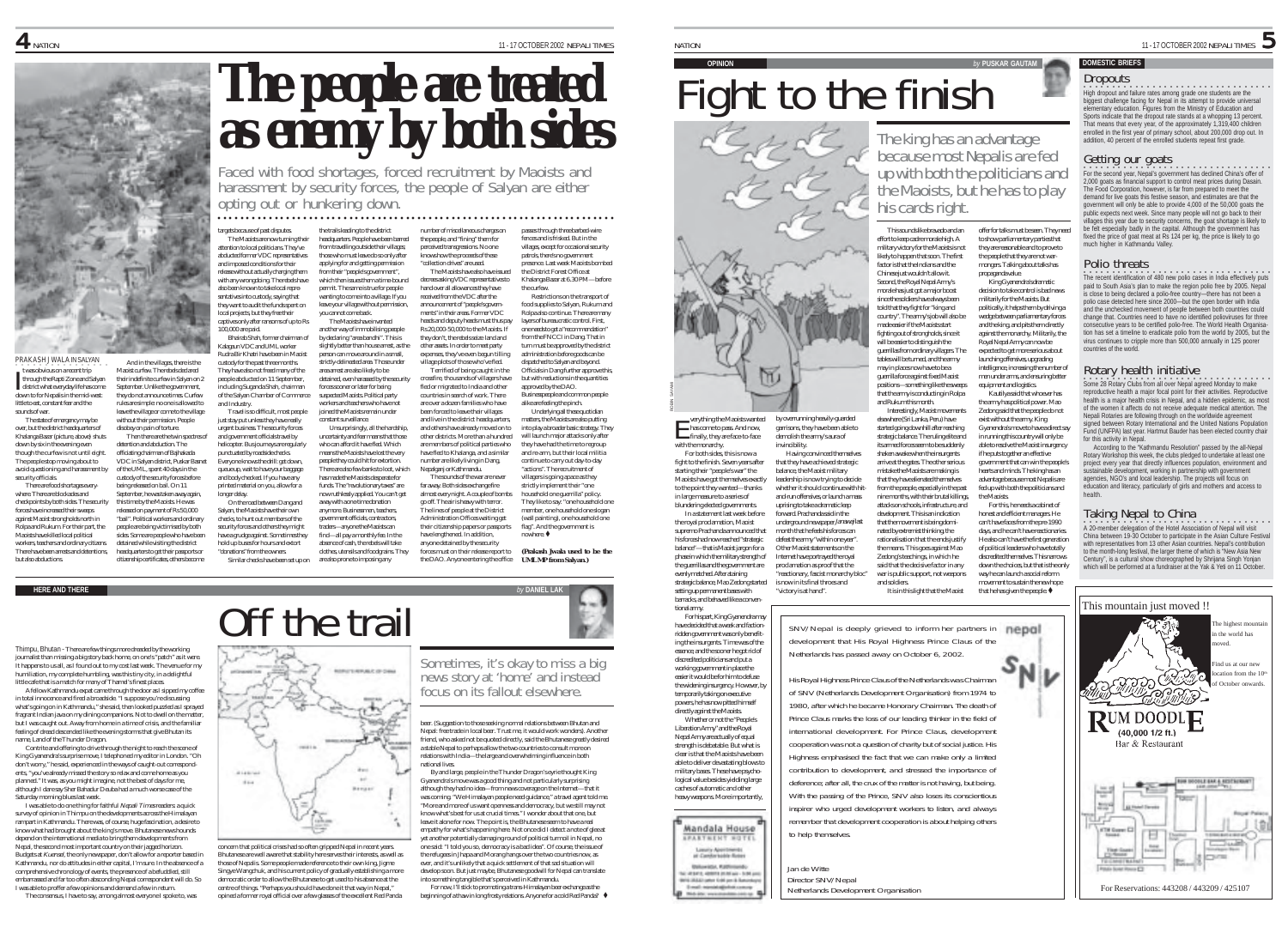**JENJI** 

**Pdf** 

presumably sees this as a challenge that must be tackled and immediately fills the space beside the car in front and facing the oncoming car. Result: nobody can move at all until somebody concedes and time that the motorcyclist presumably thought he or she was gaining is actually lost by all concerned. In the interests of making the streets a little less noisy, I decided that the only reason I would use my horn would be to avert danger. And to this end I have sounded my horn only once since July 2001, when I was overtaking a bus and the bus

 $\sigma$ 

to range of quality printing inks

1 2 2 3 2

# Critics' choice

The culture of impunity will thrive as long as the electorate refuses to take responsibility for those it elects.



demolitions on the West Bank to disturb Nepali minds, you're forced to compute the limits of endurance. Intentional infliction of emotional distress is agonising enough in the best of times. The pain becomes more excruciating when you feel helpless. The healing process can begin when we concede we are part of the problem and the solution. The people must rise up taller to their role as custodians of sovereignty. When politics is viewed with a mutable mixture of awe, amusement and antipathy, it's hard not to be put off by the practitioners' perennial pranks. Can we still count how many

brought down by the ruling party? Or how the opposition parties managed to get the prime minister they wanted? (Remember that rally the UML took out across the heart of Kathmandu in support of former prime minister Sher Bahadur Deuba's land-reform agenda last year while the Kangresis were up in arms?)

he latest Himalmedia-AC<br>Nielsen ORG Marg<br>opinion poll (\*Vox Nielsen ORG Marg opinion poll ("Vox populi", #114) provides a pristine portrait of public perceptions of politicians, democracy, the palace, military and the Maoists. It would have been nice to know how many Nepalis blame themselves for their plight. The national psyche has never been hurt this hard. This is not to discount the upheaval our forebears had to endure

during peace and war. It's just to suggest that the isolation and ignorance of their times must have brought greater bliss. When the drought in western Nepal conspires with the



once they turned consensusbuilding into a tool of cornering the prime minister of the day. (Too bad, they couldn't muster the resolve to resist Deuba enticements until the very end.)

When those wedded to the preservation of people power divorce themselves from the basic prudence it presupposes the deal is doomed.

Opposition to injustice merely to avoid becoming a victim doesn't impair one's ability to inflict it on others. This Platonism explains how some of our most liberal leaders can be such autocratic individuals.

Life is complicated by other paradoxes that piqued the ancient Greek philosophers. In simpler matters like shoemaking, for instance, we think only a specially trained person will serve our purpose. How can we presume that everyone who knows how to get votes knows how to administer a city or state? But, then, we still wouldn't be able to find a way of barring incompetence and knavery from public office without encroaching upon our equality as human beings. When the same reviled people get reelected, the system decays. We, the people, are partly to blame for the putrefaction. The culture of impunity will thrive as long as

the electorate refuses to take responsibility for those it elects. We can start by ceasing to equate achievement with perfection. Our politicians are guided by the same values, attitudes, needs and expectations we have. When we hold them to standards higher than those we are ready to adopt, disappointment is bound to abound. Did

In a polity that tends to measure success in direct proportion to the next guy's failure, perversion is compelled to acquire art form. Kangresis, bampanthis and purba panchas took little time in settling the plagiarism row triggered by Girija Prasad Koirala's "broader democratic alliance" proposal we become so euphoric about the anti-corruption campaign because of our abhorrence of tainted transactions. Or because we could no longer stand that class of people that had become sickeningly ostentatious in flaunting their ill-gotten wealth in the neighbourhood? Why were those images of multi-

storeyed houses and late-model cars allowed to block candid discussions on the macroeconomic virulence of corruption? The millions stashed away by some leaders who walked the streets of the capital wearing incongruous pairs of slippers a decade ago have tarnished their democratic credentials. Politics cannot be cleansed by berating the entire fraternity as corrupt. Love 'em or hate em, but learn to live with them. They're the

ones who will uphold our freedom to choose the people we can blame. One-third of those polled

felt an all-party government was best placed to solve the country's problems. That's no small tribute to the structural resilience of democratic institutions. As long as endemic vilification

distorts our capacity for eternal vigilance, we'll continue complaining how each government turns out to be worse than its  $pred$ ecessor. $\bullet$ 



A NEPALI TIMES REVIEW ·<br>Sandhya, 23, loves her husband. But at times, she also hates and fears him. The wife of a drug addict who was tested HIV+ two years ago, Sandhya lives in a constant state of fear. She fears their little son may follow in his father's footstens. Her husband beats her when he's high injects in front of the child, has violent fits of rage when denied money for his dose, smashing window panes, breaking the legs off furniture, setting alight clothes and sarees, and sells off whatever he can get his hands on. Sometimes he threatens to infect his wife with blood from a syringe, and tries to have sex without a condom. "I feel really scared when we have sex. I'm afraid the condom might tear and I may get infected," says Sandhya. Plaugued by economic problems, and mentally and physically exhausted, with little support from her family and her inlaws, Sandhya is depressed and suicidal. "I thought it would be better to commit suicide than to die from his beatings or live with them, so some time ago I consumed poison. But they found out about it and took me to hospital. I was not even allowed to die."

Sandhya's is one of a collection of first-hand accounts of how individuals in Nepal are coping when someone in the family gets HIV/ AIDS. The voices of fathers, mothers, sisters, wives, barely getting through the day to day struggles of living with injecting drug users who are HIV positive or have AIDS, come through poignantly in *Unheard Voices*, a 105-page volume published by Panos South Asia. In Kathmandu Valley alone, some estimates say, as many as 50 percent of an estimated 30,000 injecting drug users are infected.

There is a sense of helplessness and hopelessness in the testimonies, of frustration and despair, of resignation, but there are also mmerings of courage and hope. The book comes in the wake of *Positive Life*, another volume published in 1999 by Panos South Asia and containing the oral testimonies of fifteen Nepali men and women living with HIV. While *Positive Life* provides readers with an insight into the lives of people, men and women,

Jnheard<br>Voices

living with HIV, *Unheard Voices* takes the reader beyond their experiences "to focus on families whose world is suddenly changed because someone in the house is infected with HIV, especially among the poor for whom infection of the only earning member of the household has a chain of repercussions," explains the preface. "In their own words .<br>they illustrate the interplay of a wide range of socio-economic problems resulting from HIV/ AIDS which directly threaten their survival and well-being."

Since the interviewers came cross few accounts of those

infected through sexual contact—possibly because issues of sexuality are not openly discussed in Nepali society—the editors note that *Unheard Voices* is devoted to the testimonies of families who have

been affected by someone who is a drug user in the family, who has HIV AIDS or who has died after contracting AIDS.

The interviewees express a range of experiences, such as the stigma and discrimination felt in society: "people don't treat me well because of my husband," says 30 year-old Sapna. Bhim Lal, 59, and Tulsi Devi, 47, are anguished parents. "He would bully and blackmail all of us at home. Now, he even strikes us," says Bhim Lal of his eldest son, an injecting drug user with HIV. "I wish someone would kill him. Even if he were to live he won't do anything other than make us cry. It is better off with him dead," says Tulsi Devi of her eldest son who is also an injecting drug user. Tulsi Devi is an exception. Unlike many in-laws who extend the same indifference they feel for an HIV infected son to their daughter-in-law, as many of the stories reveal, Tulsi Devi is concerned about her daughter-in-law. "My son will die soon. My daughter-in-law is good-looking. If she doesn't get infected, someone will marry her. I say, 'Son, she's someone else's daughte don't ruin her life'."

"Interviewing such families was extremely challenging and painful," says Sangeeta Lama, one of the four researchers who travelled around Nepal collecting testimonies for this volume. "First, it's difficult to meet people with HIV and even if you do and they are forthcoming about their illness because they want to share their problems with someone or want to know the latest information and cures, talking to the families is

extremely difficult. People usually disassociate themselves or ostracise members who have HIV/AIDS. HIV contracted through drugs or the sembore who have in white is in a crime. There's no sympathy, just a need to get rid of the burden."

Lama also highlights how the current HIV/AIDS awareness programs and media campaigns focus on prevention and control, but rarely address the needs of people already infected and their families who are not well equipped to deal with the trauma of knowing that a family member has HIV/AIDS. "One only hopes that the book will encourage readers to think about people infected with HIV and their families in a different light and with more empathy and understanding."

# Driven to distraction

 $\bigcirc$ decided (obviously because the driver had not first consulted his



A beginner's guide to road rules in Kathmandu. **Horn Please** 

The horn is a multipurpose instrument. It can be used for the " "I am behind your vehicle" (though you have a mirror to tell you

that). " "I am still behind you" (though you heard that the first time and several times since).

" "I am behind you pedestrians" (and, because I'm so important, you ought to get out of my way, even though there's no pavement beside this road). " "I am approaching you on the other side of the road" (it's rather

alarming that drivers think that others on an open road will hear them before they see them).

" "I am approaching a corner too fast." " "The car in front of me has slowed down or stopped" (and

sounding my horn will make it miraculously disappear). " "The traffic lights have turned green." " "Oh, there's a very attractive person on the pavement." " "I can see a pothole and I'd better warn it I'm coming."

" "I am a very important bus and I want everybody to recognise

- " "Oh, there's my friend."
- who sits in a little booth just off Lazimpat. Facing away from the traffic, he reads his newspaper; his dedication to self-enlightenment is commendable but I wonder what part of the news he is attempting to

mirror) to overtake something else. In addition, I have no comprehension of that mysterious language Whistle, exclusive to traffic cops. If the cop is whistling, how do I know he is whistling at me and, if I am indeed the target, what is the cop trying to tell me. An abiding memory is of the fellow

pass on when he whistles as he reads. ! that fact."





friendliest in the world—and I have lived in many places—with climate and scenery to match, but because I have failed to solve the mystery of Nepali driving. This isn't about right and wrong ways in which to drive; but about *different* driving res.<br>For the most part, as far in Kathmandu, people do not drive very fast and road rage is virtually unknown. Joining a stream of The mystery that gives me an anxiety is the use of the right indicator. In countries where driving is on the left, the normal messages given by this sign are that one is about to turn right, to overtake a vehicle or to join a stream of traffic from a stationary position. These all have in common an indication that there

ANDREW BUNBURY . . . . . am profoundly sad to be leaving Nepal, not just because the am protoundly sad to be leaving<br>Nepal, not just because the<br>people here must be among the

styles.

ALL PICS: MIN BAJRACHARYA

moving traffic from a side road without so much as looking at who may be approaching from the right is upsetting to conservative drivers like me, but people seem accustomed to it, and not much harm is done. I stop at a T-junction to see if a vehicle is already approaching and will be a movement to the right. Yet here in Nepal the sign is also used to communicate that it is safe to overtake. Using the right indicator for this requires either a leap of faith or uncanny intuition about what is going through the mind of the driver in front, whether he is turning or moving right or merely signalling that the

the vehicle behind me simply overtakes and merges with the stream of traffic without a care in the world.

ateerated



road ahead is clear. Other idiosyncrasies of Nepali driving do not alarm me greatly. My dim memories of science lessons at school several decades ago remind me that "nature abhors

> one of the capital's many delightful narrow lanes. The motorcyclist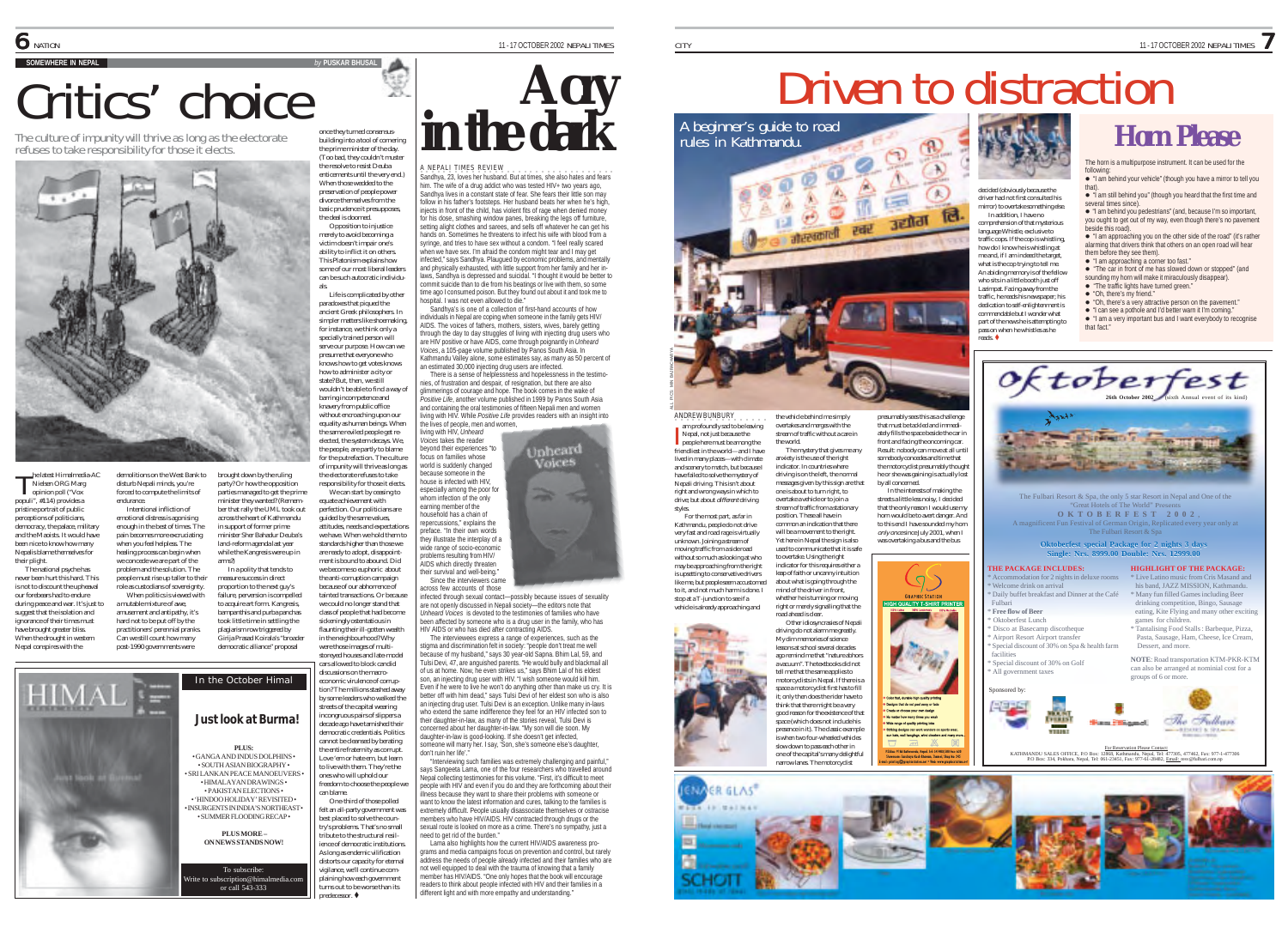# **Imaginary documentation**

**THE R. P. LEWIS CO., LANSING, MICH. 49-14039-1-120-2** 

most prominent feature of Powell's signature style, now frequently seen in the posters adorning restaurants and middle-class homes in Kathmandu, is his unique form of fantastical hyperrealism. Many people at first take his drawings to

A retrospective of artist Robert Powell's work sheds light on ideas about art, reality and ethnography in the Himalaya.

MARK TURIN 300-page 'retrospective panorama' of Robert Powell's work, Himalayan **Drawings is a total book** that edifies the visual senses as much as it does the intellect. The high quality of the photographic reproductions match the intensity of Powell's art, and the full page plates which make up two-thirds of the publication have a depth of colour almost indistinguishable from that of Powell's original drawings. The

**A**





- CAR AND ARDICAL CONTA. *INTERNATIONALLY TRAPPENTOCOTTAL*
- **BEIGHAMA REFERENCE CENTER CRADUANCED CAR**
- ASACT PARKT SITEMAAR ESAACLE

**ACCREDITED HOSPITAL** 

LABLINGUO INDENIA **SACKERS TRAINING** 

World Class Service **WYERNATOWAL PRINSY CENTER** 

**WTENCTWE INTERTS** 

**EMAIL APPOINTMENTS** ON-STE HOUSING



be doctored photographs, only later realising that the life-like shadows and hairline cracks were created by pen and brush. It is fitting that the reproductions of Powell's work in this beautifully produced volume should be so true to the originals. When studying the House of Tsuk, for example, which graces the dust disagree when one looks around the modern skyline of Kathmandu. Powell also touches on a central feature of his work to which many commentators call attention: the notable absence of humans. Powell again states: basic image of the building and it

jacket, one is hard-pressed to emember that this is a photographic replica of a pictorial representation, and not the house itself. The publication of Himalayan Drawings was timed to coincide with the first ever retrospective of Robert Powell's oeuvre. The exhibition, with the same title as the accompanying book, was organised by and becomes too easy. It becomes picturesque with that some-localsin-costume-in-front-of-the-building type of thing. This is not what I mean to show. Powell's work is striking, perhaps only because the structures he depicts are so clearly shaped by humans. To return for a moment to

used at the Ethnographic Museum of Zürich University in Switzerland and ran from 13 July, 2001 to 3 March, 2002. While previous shows of Powell's work, in Kathmandu where he lives and works, and at the Sackler Gallery in Washington DC, have focused on specific geographical locations depicted in his art, the *Himalayan* Drawings exhibit was more expansive. On display were 142 pieces spanning 25 years of Powell's work in the Himalaya (Nepal, India, Pakistan and China), which he had created using a range of different media (watercolour, ink and pencil). The first chapter is by Peter Herbstreuth, an art critic and curator, who masterfully intertwines excerpts from an interview he conducted with Powell and his own intellectual appreciation of the artist's work. According to Herbstreuth, Powell "extracts pieces from his real surroundings, reconstructs them and shows the detail on the picture surface", a technique Herbstreuth emulates in his writing. Powell himself comes across as modest and thoughtful. According to Powell, in "any traditional architecture you see the the House of Tsuk on the dust jacket: everything about it speaks of human involvement and daily use. The absence of people from this painting is quite natural, since their presence is so palpably felt and acknowledged in the structure itself Herbstreuth concludes his chapter with a carefully-worded critique of the clichés that abound in popular western imaginings of Mustang, representations partially fuelled by the exoticising and sensationalist press reports of the region as a land of mystery. While

ound boring about so much modern architecture. There is othing designed within the building to allow for the effect of time on a structure". It is hard to

passage of time…And that is what I art critics and journalists are quick to conscript Powell's Mustang paintings for their Orientalist imaginings, Herbstreuth makes a persuasive case for reading Powell's art as precisely the opposite: "Contrary to their ascribed 'mystery', Powell's works demonstrate clarity and legibility. He has grasped the architectural culture in precisely constructed pictures" (page 27). For Herbstreuth Powell is an artist who addresses transformation: he creates "a picture taken from a reality that insists on its verisimilitude, without being veristic". Architect and conservation expert Niels Gutschow structures

They [people] distract from the

The absence of human figures in

his chapter around the theme of 'imaginary documentation', a phrase coined by Powell to describe his own work. For Gutschow, Powell's 'imaginary documentation' actually Powell's work.

to achieve a narrative quality. Gutschow offers a tightly-written overview of architectural documentation, surmising that measured drawing is not truly documentary, as "every line on paper requires a decision". He uses this discussion as a reflective backdrop onto which he projects Powell's drawings and paintings. Detail is of the essence in Gutschow's presentation, and the reader learns that Powell counted the courses of bricks in the courtyard façade of Kuthu Math in Bhaktapur in order to maintain the correct scale in his drawing. Gutschow is also highly attuned

"crosses the line of the imagination

North-South section, Mosque at Gabral Jaba, Swat.

to the technical aspects of Powell's art. He observes that light always enters from the left in Powell's drawings, and that while perspective makes a brief appearance in Powell's earlier work, it only resurfaces many years later in his Mustang

HIMALAYAN DRAWINGS



collection. Documenting Mustang was clearly an exciting challenge fo Powell, and one which encouraged him to experiment more freely with water colours and fine pencil outlines. The contrast between the architectural techniques and styles of urban Newar buildings and the wildness of Mustang is mirrored in



Fiction, Götz Hagmüller analyses eleven of Powell's flights of fancy: drawings and paintings which lean rather more heavily towards the 'imaginary' in the 'imaginary documentation' continuum. Hagmüller states at the outset that "visual documentation of the material aspects of a culture…is never without a degree of subjectivity and imaginary content", challenging the misconception that Powell's work can be neatly divided between the super-real on the one hand, and the illusory on the other. culture. Through a careful analysis of Rigsum Gonpo, or Protectors from the Three Buddha-families. pervasive architectural features in both the territory of Mustang and in Powell's depictions of this landscape, Ramble illustrates how anthropologists' preconceptions about meaning and continuity are not always shared by locals. Ramble's chapter brims with context: from the environment in which Powell's art may be viewed, to the dusty and harsh reality of daily life in Mustang which contrasts with

Hagmüller, chief architect of the Patan Museum, narrates a charming anecdote. During the 1995 exhibition of Powell's Mustang paintings held in Patan, visitors from Mustang attending the show asked the artist where certain structures could be found in their villages. Powell was obliged to reply that some of them existed only in many foreigners' perceptions of an enchanted land. Annegret Nippa's chapter offers an intensive examination of a mosque that Powell documented in the spring of 1980. Nippa, director of the Museum of Ethnography in Dresden, uses her comparative and historical learning to demonstrate that the mosque of Gabral Jaba,

his own mind and "on paper". Clare Harris, a specialist in visual anthropology, concentrates or Powell's images of Ladakh. She takes the reader on a brief historical jaunt through the ages by invoking the imperial draughtsmen who documented places they never actually visited. Harris finds some of Powell's work reminiscent of an "archaeological excavation in which the artist has used his eye to unearth the significance of each rock and object encompassed by his vision". Her insights are compelling, and located in Swat-Kohistan, is an extraordinary construction with a remarkable heritage. Powell's of the structure preserve a secret that has remained hidden from the missionaries: "Gabral Jaba reminds people of the old days and the old

she concludes that while "human presence is rarely represented figuratively in Powell's Ladakh pictures…we are presented with the material evidence of thought and gods". Michael Oppitz's chapter, the final one in the collection, is one of the most rewarding. Oppitz does here what he does best—blending

action".

Anthropologist and Tibetologis Charles Ramble begins his chapter entitled Art without Artists, with an overview of the history of Mustang detailed ethnographic insight with comparative anthropology, and topping it off with his deep understanding of the visual arts. Oppitz and Powell first collaborated

instinct was spot on when he chose to focus his artistic attention on this mosque which "while not the biggest or most spectacular by any means, did have something very special in its atmosphere, its remote location and its evident non-Islamic details". According to Nippa, Powell's images local colourists to extract pigment examples of which are reproduced in the book. We further learn that Powell does not "*paint* white: rather, he *leaves blank*, so that 'white' is the white of the paper". Even more than in earlier work, the physical conditions and travel restrictions of Mustang obliged

Powell to paint in his studio in Kathmandu. Nevertheless, the photographs that he necessarily took of his objects of study never extend beyond the functional. As Oppitz writes, "for Powell photography will always be a research tool, an auxiliary activity to his vocation as draughtsman". As the reader learns from this wonderful collection, Powell would rather use a careful brush, a precise hand and his fertile imagination to

Oppitz again:

graphs which cannot but catch

focussed, Bob's drawings are extremely selective, radically

stand alone on the sheet, undis-

an exclusive and solitary dialogue with the observer, on the isolated ethnographic subject they capture. Oppitz coins the catchy term "ethnographic draughtsman" to describe the artist's way of focussing in on images of intrinsic anthropological interest, while, at the same time "humbly following the rules of likeness". Oppitz concludes his stimulating chapter by turning to Powell's Mustang oeuvre, which he notes is consider ably larger and more colourful than his earlier drawings. Colour is central, argues Oppitz, in under standing how Powell conceptualises Mustang. The artist collected samples of Mustang soil used by

that Powell's creations are often images beyond the documentary, collapsing space, cutting through solid walls to expose structural features of buildings, or capturing angles impossible with a camera. Oppitz punctuates his analysis with pairs of images, usually a photo graph of an object accompanied by<br>Powell's rendition of the same, and the author shows how time after time he prefers the artist's interpretation to the photograph. Discussing a gagri beer pot, for example, Oppitz concludes that

gist asked the artist to illustrate a book on the northern Magar populations of Nepal. Oppitz singles out one of Powell's drawings to show how the artist's focus on documentation resulted in the artistic aspects of the drawing being understated. The emphasi lay in its "auxiliary service to ethnographic explanation. In a sense, the painting was on its way towards mutation into a descriptive chart However, Oppitz points out

Powell's ink version "had more material presence than the corre sponding photograph", a presence which is actually intensified through its decontextualisation.

Unlike corresponding photo everything upon which they are

omitting anything secondary. They turbed, undistracted, demanding











*black and white, 1 map. ISBN 3- 909105-41-6. Rs 6,000.* **(A longer version of this review appears in the October issue of** *Himal South Asian***.)**

> We are also at **DURBAR MARG** front of Wim The most con

hoping place

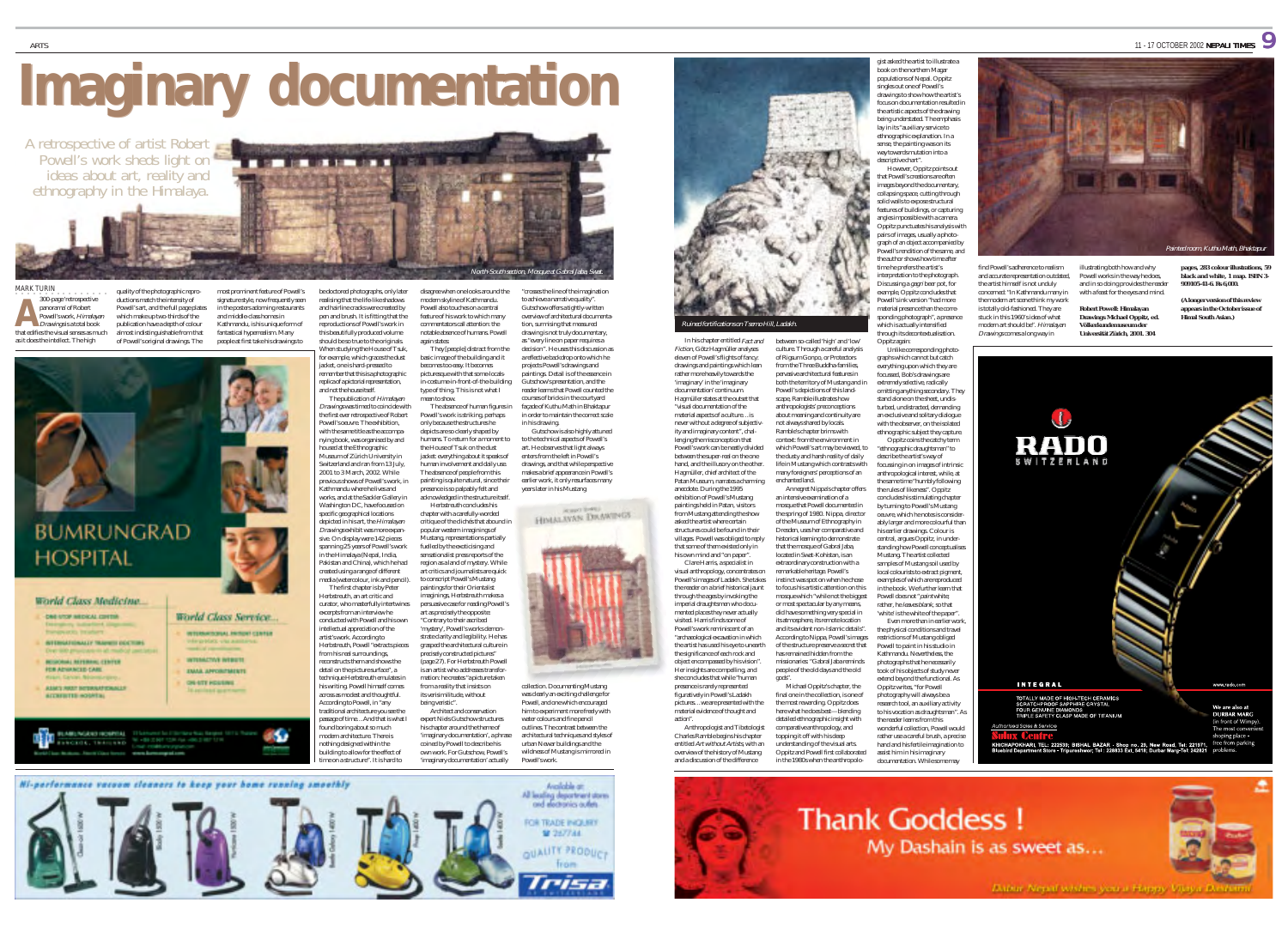lthough broad scientific A Ithough broad scientific<br>consensus identifies the loss of<br>biological diversity as one of the world's most severe environmental threats, public recognition of the scale of the danger is lagging. Ecologists and other environmental scientists bear some of the blame for failing to make their concerns meaningful to ordinary people. But their challenge is made more difficult by naysayers who claim that fears about declining biodiversity are a tree-huggers' conspiracy to elevate Nature above people. But in fact the threat to

### Arming the economy

**ISLAMABAD - After attaining self-sufficiency in weapons manufacture**<br>and subsequently exporting surplus production, Pakistan plans to capture a one percent share of the global arms market by 2007. The government hopes to achieve this by promoting greater private sector participation in arms production, dual-purpose manufacture of weapons for civilian and military use, and by incorporating the cottage arms industry operating in the semi-autonomous tribal belt bordering Afghanistan in the north-west border. Pakistan's export income from arms and ammunition is expected to reach \$80-\$90 million this year, double its level two years ago, largely from sales to developing countries, according to officials of the Defence Export Promotion Organisation. They hope to hit \$250 million in five years. Military planners say the plan will help Pakistan service its crippling external debt totalling \$33 billion, and support defence spending, a major slice of Pakistan's national budget. A recent World Bank report put Pakistan's defence expenditure at 29 percent of GDP, "very high" by international standards. Islamabad is eyeing Saudi Arabia and the UAE, which have annual defence budgets of \$17 billion and \$3.7 billion, respectively. Other potential markets in the region include Sri Lanka, Bangladesh, Indonesia, Vietnam and some Central Asian Republics. The US is the biggest player in the international arms market, accounting for almost half the global market valued at \$25 billion. (IPS)

### Coercive population control

•<br>NEW DELHI - Armed with reports of 50 women who were injected with contraceptives at a government hospital, despite official assurances to the contrary and in contravention of Supreme Court directives that effectively restrict their use to private use, women's rights activists have renewed calls to ensure that the controversial drugs are not sneaked into the country's coercive population control programme. Last week's release of a study by the non-profit SAMA is the latest episode in a twodecade old battle between rights groups and the Union Health Ministry, which is under intense pressure from trans-national pharmaceutical companies to introduce the drugs Net En and Depo Provera into the health care system without adequate tests or safeguards. Campaigning by SAMA and other groups resulted last January in the Health Ministry dropping plans to introduce injectables into the Family Welfare Programme (FWP), though it added that they were allowed in the private sector "to give women a wider choice". But free availability of the injectables and increasing privatisation of health care means the drugs are dispensed without the mandatory follow-up and counselling and no recompense for side-effects. *(IPS)*

The mystery of the mosquito<br>BROOKLIN, Canada – The fight against malaria, which kills at least<br>one person every 30 seconds in sub-Saharan Africa, was boosted last week by news that scientists have decoded the genetic blueprint of the malaria parasite and the mosquito that spreads it. The discovery, reported in *Nature* and *Science* magazines, will allow researchers to better select new targets for drugs, and discover how the microbe has built resistance to the two principal anti-malaria drugs, chloroquine and Fansidar. Scientists have also been able to create a genetically engineered mosquito that resists the malaria parasite. The research found that the 'malaria' mosquito also has developed immunity to pesticides including DDT and in some places is growing immune to bed netting treated with pyrethroid, a cheap and effective way to control malaria that is heavily promoted by the global programme, Roll Back Malaria. Identifying the genes that play a critical role in the mosquito's ability to see, taste, touch and smell will go a long way to knowing why the insect feeds only on humans and how it hunts people down. But the announcements will fade into obscurity if more money is not spent on controlling malaria, says renowned economist Jeffrey Sachs, a special adviser to UN Secretary General Kofi Annan. *(IPS)*

#### Israel's new capital

•<br>DUBAI – "The holy city and the unholy conspiracy" is how the Arab world views US President George W Bush's decision to sign into law a Congress-passed legislation requiring his administration to identify Jerusalem as Israel's capital in official documents. The 2003 Foreign Relations Authorization Act that provides over \$4 billion to run the State Department in 2003 called for the relocation of the embassy from Tel Aviv to Jerusalem and denied funding for any official US document unless it identifies the city as Israel's capital. Despite Bush's insistence that he reserved the right to override the clause in the bill as he signed it Monday, the move from a US administration already seen in the Arab world as blatantly pro-Israeli caused an uproar across the region. Though Israel calls Jerusalem its eternal capital, foreign embassies, including that of the US, are located in Tel Aviv to reflect the contested nature of Arab East Jerusalem, encompassing Islam's third holiest shrine, which Israel captured and annexed after the 1967 Middle East war. The annexation has never been recognised by the UN and the US has consistently held that the city's status be negotiated by the Israelis and Palestinians in the context of a final peace deal. *(IPS)*

# Where does all the money go?

WASHINGTON - The World Bank's private-sector arm, the International Finance Corporation (IFC), has called on major oil, gas, and mining companies to fully disclose their payments to governments, months after civil society groups made the same appeal. Dozens of NGOs joined with international financier George Soros in June to appeal to transnational companies to publish what they pay to developing nations. The Publish What You Pay appeal was raised to meet growing concerns that multinational oil and mining companies were paying corrupt governments billions of dollars a year, some of which was financing illicit arms purchases in conflict areas. NGOs say if companies like Chevron Texaco and TotalfinaElf do not reveal how much money they pay, then it is impossible for citizens to find out how much is missing from their nations' coffers. *(IPS)*

risks to shipping, notably shipping of tration's fiscal policies, combined with the bursting of the US financial bubble of the late 1990s, have pushed America onto an unstable fiscal trajectory. The US now has large budget deficits that will linger for years to come. War with Iraq will cause those budget deficits to soar, and poison US domestic politics, leading to budgetary gridlock. That in turn could lead to a loss of consumer confidence. Since spending has been the remaining bulwark of the US economy after the collapse of the financial bubble, war with Iraq could puncture the last point of stability in the US economy. Of course, US policymakers believe that the war will be quick, virtually effortless, and selffinancing, as the US effectively gains control of Iraqi oil supplies, which will not only drive down

**ANALYSIS** *by* **JEFFREY SACHS**

oil from the Middle East. The increased costs could further depress the drop of cross-border capital flows that has been underway for two years, since the end of the US stock market boom. The decline in cross-border flows intensified after the 9/11. Foreign direct investment in many developing regions has dried up, and emerging markets that depend on such capital flows, particularly in South America, have seen their economies thrown into a renewed financial crisis. Even if the US experiences a short-term demand boost from increased military spending, the rest of the world won't. Most countries world oil prices but also finance Iraq's postwar reconstruction. But postwar Iraq could be unstable even if the war is brief. An (Project Syndicate)

also worrisome. The Bush Adminis-*University.)*

# The EU should look for market



have to be tailored by each country so that the net cost of all transfers of public resources to and from immigrants is zero.

principle of social inclusion for employment and resembles arrangements that currently apply to EU citizens who live in other member countries without working there. They prefer a quota system, whereby bureaucrats, not the market, select who immigrates. Such a system violates the basic right of free migration on economic grounds too. It allows for fine-tuning and self-selection of migration flows, yielding far better results than even the most well-meaning bureaucrats could ever achieve. Moreover, it would reduce the fiscal burden on taxpayers in immigration countries, preventing a competitive dismantling of Western European welfare states driven by the aim of warding off expensive immigration.  $\bullet$  (Project Syndicate)

*University of Munich and President of the Ifo Institute.)*

The cost of war

There are considerable economic consequences of a war with Iraq, especially a unilateral one. There are considerable economic consequences of awar with Iraq, especially a unilateral one.



ar with Iraq seems inevitable, with or without UN support. The economic costs of such a war could be huge, both in W direct American outlays for war and its aftermath, and in the indirect spillovers on the world economy. It would take place against a background of weak economic conditions globally, and would exacerbate those weaknesses, perhaps throwing the world economy into recession. If America acts alone, the likely costs of war to the world economy will be higher than if it has the backing of the UN. A high cost of war is not a case for inaction, especially in the face of a serious risk that Iraq could obtain, and eventually use, weapons of mass destruction. Yet pursuing war where diplomatic means—weapons inspections, threats of retaliation in the face of Iraqi aggression, readiness of the UN to act if dangers from Iraq could result in huge and avoidable economic (as well as other) costs. The traditional textbook view that war stimulates an economy, at least in the short term is simplistic. Even a limited war with Iraq could profoundly disrupt the international flow of goods, services, and investments on which the global economy rests. These disruptive effects would dampen production and undermine investor and consumer confidence, limiting private investment and consumer spending. The direct macroeconomic stimulus that could arise from military spending may be overwhelmed by the uncertainties and disruptions that would accompany military conflict. Oil prices have risen several dollars a barrel since late

become imminent—might suffice markets down further.

# the probability of war has pushed the

**Block benefits, not immigrants** *by* HANS-WERNER SINN

f the eight top East European candidates (excluding Bulgaria and Romania) join by the target date of 2004, the EU's population will soar by about 75 million. When Spain and Portugal joined the EU two decades ago, emigration to existing member states was lessened as many immigrants had arrived from these countries during Europe's go-go 1960s, when migration from Eastern Europe was blocked by the Iron Curtain. Now the income gap between Eastern applicants and the EU is three times as large as the disparity with the Iberian peninsula was. Munich's Ifo Institute expects about 2.5—3.3 million migrants to Western Europe in the 15 years following EU enlargement.

I

But unlike immigration from non-European countries, East European immigrants share a similar cultural background and will assimilate easily. In principle, with flexible labour markets, migration creates welfare gains for all countries. Emigration countries gain as their nationals' earnings in Western Europe are more than enough to compensate for the loss of domestic value added and the subjective and objective costs of migration. Immigration countries gain because most migrants produce more value added than they get back in wages. Blue-collar workers incur income losses which are overcompensated by the gains of landowners, capital owners, entrepreneurs and white-collar workers.

Sadly, today's EU labour markets are too inflexible for this to happen. Western European immigration countries suffer from chronic unemployment as wages are overly generous and rigid, so migrants will simply displace nationals from their jobs, resulting in welfare loss. Migrants gain, as do family members staying home who receive money transfers. But they produce no additional value added for the countries to which they immigrate.

The EU wants to limit migration for a transition period of seven years, but the best solution is to make immigrant labour markets flexible: start collective wage bargaining, dismantle labour market regulation, reform the welfare state. If workfare replaces welfare, wages will become more flexible, enabling EU labour markets to absorb immigrants more efficiently. Even so, social benefits may artificially increase the incentive to migrate. If immigrants gain welfare benefits in addition to wages, more will be lured into coming than necessary, and marginal migrants would create welfare losses for the EU equal to the benefits.

One way to curtail this is to delay full integration of immigrants into the host country's welfare system for some time. Immigrants could come and work, pay taxes and social contributions, and gain free access to the public goods of the host country. They could receive the full contribution-financed social transfers that the welfare state provides, but not tax-financed social benefits. Temporary exceptions could include supplemental social assistance, housing benefits or the "export" of



family benefits to children living in the home country. The exceptions would

Politicians and lawyers may dislike this solution, as it undermines the EU's

granted in the Treaty of Rome. Partial, delayed integration is preferable to quotas

*(Hans-Werner Sinn is professor of economics and public finance,*





alternative scenario is huge uncertainty and turmoil in the Middle East, with major disruptions in oil flows, for political if not military reasons. A war that pits America against the world could call into doubt globalisation and international trade negotiations. Open and deep political divisions between the US and other countries will incite a loss of

investor confidence, undermining global economic stability.  $\bullet$ 



withdrawals of international capital, cutbacks on investment plans without any offsetting direct stimulus. America's macroeconomic situation is

disruptions of trade, higher oil prices, summer. Since June, US and world stock markets have declined by around 20 percent in dollar terms. Each rise in





biodiversity can mean the loss of critical features of humanity's lifesupport systems, and threatens our personal and economic well-being. Those who maintain that the biodiversity crisis is manufactured, or at least over-hyped, often point to the sometimes exaggerated estimates of extinction rates that appear in the press. Critics seize upon these embellishments to argue that there is really not much of a problem. Wrong. Extinctions are the tip of the iceberg. To focus on how many species have become extinct, or will

> eep a PASHMINA, close to your SKIN or the Gua Pashward **Guaranteed Quality** NEPAL PASHMINA INDUSTRY

**Thank Goddess I** 

go extinct, obscures the fact that a large number of species have become greatly contracted in the range of their habitats, primarily due to human activity. We appropriate land and resources for our purposes, release harmful wastes, and introduce alien species that displace natives. with fuel. We also mine natural systems for pharmaceuticals. The majority of commercially available drugs owe their origins directly or indirectly to the diversity of plant and microbial life. This is not just ancient history, irrelevant in the era of molecular biology: naturally derived

**The wealth of species Parents or gods?** 

○○○○○○○○○○○○○○○ ○○○○○○○○○○○○○○○○○○○

Extinct or endangered species are indicators of a much bigger problem. Little comfort can be taken in the fact that a species survives if it persists only at a fraction of its historical abundance, or if it is restricted to a narrow part of where it once thrived. They may escape the graveyard of species, but they no longer provide compounds, such as taxol, still provide some of the most promising avenues for the treatment of cancers and other diseases. Natural systems also provide natural purification systems for air and water, supply pollinators for agriculture, mediate our climate, and recycle the elements upon which our life-support systems

the services to humanity that they once did. We must then find substitutes that are more costly and less satisfactory. For example, marine fish populations, once reliable sources of food for billions, and vital parts of depend. As we lose natural systems and biodiversity, we diminish our quality of life, threatening our existence. among peoples trumps cooperation.

the economies of nations, have been decimated. Many such stocks, such as Newfoundland cod, which supported huge fisheries for centuries, have been reduced to a tiny proportion of their former levels. Salmon stocks are endangered up and down the West Coast of the US, and ecologically unsustainable aquaculture is the major source of salmon supplies for restaurants and supermarkets. Why care about the loss of biodiversity? Clearly, the loss of fish stocks deprives our palates, and puts parts of our food supply at risk. But obstruct the pathways to a sustainable future. There is insufficient incentive, even at local levels, for taking the long view, and for

much more is at stake. In natural and managed systems alike, biodiversity supplies us with food, with fibre, and

at such a large scale.

loops and create stronger incentives for behaviours that advance the common good, including that of future generations. To cite one example: because Costa Rica's government pays private landowners for biodiversity conservation and other ecosystem services, deforestation rates in that country have diminished dramatically. We need international conventions to change

for Environmental Economics. applied at all levels if they are to influence individual actions and social

norms.  $\blacklozenge$  (Project Syndicate)

*biology at Princeton University.)*

harvesting eggs from a woman's ovaries, fertilising them outside her body, and transferring the resulting embryos into her uterus enabled effective treatment of female infertility caused by irreparably damaged fallopian tubes. Since then, rapid innovation has led to new applications for IVF and other assisted reproductive technologies. Many infertile couples now turn to such advanced technologies when other "low tech" options fail, and they are the treatment of choice not only for tubal damage, but also for significant forms of male infertility. For example, The threat to biodiversity affects our  $\prod_{\text{body}}$ 

intracytoplasmic sperm injection is a technique in which a single viable sperm is injected into an egg, allowing fertilisation to occur even in cases where few healthy sperm are available. Freezing unimplanted embryos is now standard procedure; freezing unfertilised eggs is under development. Perhaps inevitably, our access to human eggs and embryos now enables us

OWEN K DAVIS<br>
The birth of Louise Brown in 1978, and with her that of human *in vitro* fertilisation (IVF), was a landmark in medical science. Surgically

to extend prenatal genetic diagnosis to the pre-implantation embryo. Conventional prenatal diagnosis entails removing fetal cells, either from the amniotic fluid (amniocentesis) or from the placenta (chorionic villus sampling, CVS). Both procedures are routinely offered to pregnant women 35 years and over to diagnose chromosomal abnormalities such as Down's Syndrome, or to screen for cystic fibrosis, sickle cell disease, or Tay Sachs disease.

However, amniocentesis and CVS both entail a 0.5-1 percent risk of pregnancy loss, and if an abnormality is diagnosed the only clinical option is

The

to terminate the pregnancy. Preimplantation genetic diagnosis (PGD) is fundamentally different from its prenatal counterpart. Because the diagnosis is made prior to placement of the embryo in the woman's uterus, the exclusion of specific abnormalities is possible without terminating an established,

ethical

Clearly, couples carrying a transmissible genetic defect and otherwise requiring IVF should be offered the option of PGD, and if necessary, referral to a centre that can perform this specialised procedure. Genetically affected couples could also prefer this option to natural conception and the prospect of therapeutic abortion following a conventional prenatal genetic diagnosis. But now consider a more morally complicated scenario: a couple has a naturally conceived child affected with a life-threatening genetic disease for which the only possible cure is a bone marrow transplant from a matched donor. Understandably, they may want PGD to prevent similar defects in their future children. But they also want those embryos to be tissue typed in search of a sibling who could serve as a bone marrow donor to their first child. In this case, an embryo is being selected not only to avoid congenital disease and thus directly benefit the resulting child, but also to produce a child whose very existence could provide a cure for an older sibling, and with virtually no risk to the donor child. Ethicists have grappled with such scenarios, and many would find this clinical option to be ethically sound. But what if the older sibling requires a donated kidney? The more the donor child is placed in physical jeopardy the thornier the issue becomes. Gender selection is another hotly debated potential application of PGD. Gender selection may be justified in order to prevent transmission of a sexlinked disease, such as haemophilia, when it is akin to using PGD to screen for sickle cell disease. But is PGD ethically sound if an infertile couple merely prefers a boy or a girl? If so, then would it not be acceptable for "family balancing", when a fertile couple with three boys strongly desires a girl, or if a couple wants to choose the sex of their first-born child? The essential goal of medicine is diagnosis and alleviation of disease, and infertility is a disease. The extension of prenatal diagnosis to an embryo in a

Competition among nations and and regional and global conflicts restraining our tendency to consume advancement of fertility **treatments** raises difficult questions.

ongoing pregnancy.

in order to benefit all of humanity. As a result, we discount the future heavily. As individuals, we ask, 'if others are not going to restrain their activities, why should I?' Governments use the same logic, and this makes it difficult to agree upon effective biodiversity conventions to sustain vanishing resources. For this, as with so many global environmental challenges, the problem is that the social costs are not captured in

market prices. Voluntary actions, by ndividuals or by nations, cannot be relied upon to lead to the essential constraints on profligate tendencies

We need to tighten the feedback

systems of accounting to include fully the social costs of our behaviour, as advocated by organisations such as the Stockholm-based Beijer Institute Incentives that reinforce practices that preserve biodiversity must be

*(Simon A Levin is professor of*

#### laboratory dish will, in turn, reduce the incidence of certain types of genetically transmitted diseases. But new medical technologies also offer applications that fall outside of these conventional precepts. As always, the rapid advancement of science and technology should be accompanied and tempered by careful and thoughtful consideration of the appropriate uses of newly realised capabilities.  $\blacklozenge$  (Project Syndicate) *(Dr Owen Davis is chief of gynecology, Weill Medical College, Cornell*

My Dashain is as fun-filled as...

*University.)*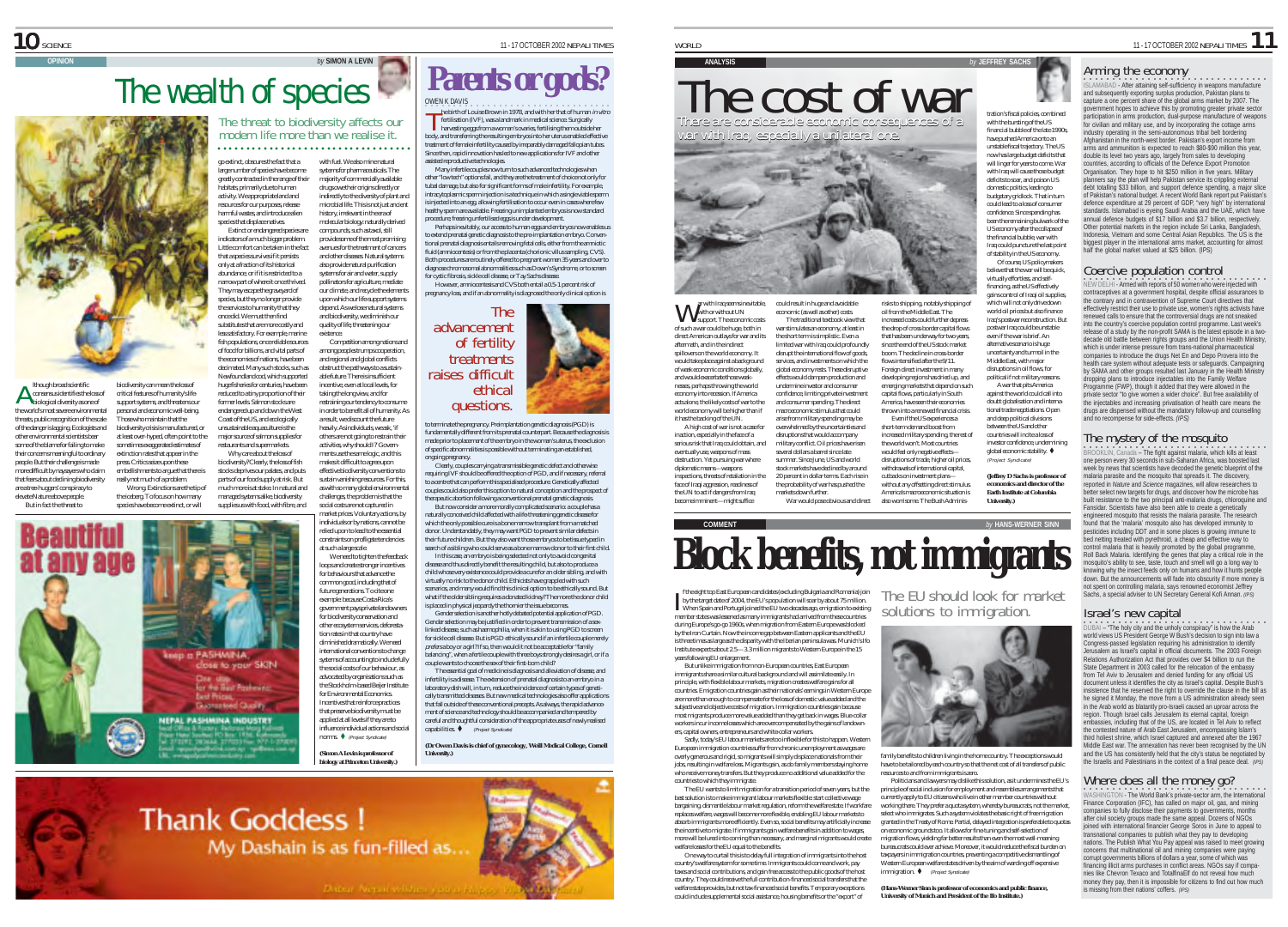# 12 FROM THE NEPALI PRESS THIS PAGE CONTAINS MATERIAL SELECTED FROM THE NEPALI PRESS 2002NEPALI TIMES

# "I can't sit idly by…"

Analysis by Pushkar Shrestha, Samacharpatra an illinoo

After his enthronement, King Gyanendra kept a low profile and studied the country's political situation. Then, a year ago, he gave an interview to this newspaper and told me: "Pushkar, I cannot sit idly by like my brother when I see the condition of the country and the people. Yes, I will follow my brother's path of multiparty democracy, but I don't want to be just a mute spectator to the pain and suffering of the people. I will remain within the bounds of the constitution, but I am working on a strategy to use the maximum powers vested on the king to serve the people.

The king had given indications, but our political leaders chose to ignore him. In fact, the elected Nepali Congress soon went berserk with its infighting. Prime Minister Sher Bahadur Deuba went to the extent of trying to extend his term from six months to a year by saying that he couldn't hold elections.

His Majesty's decision on Friday night has been crticised by some political parties as being unconstitutional. But other constitutionalists argue that although the decision may have been against the letter of the constitution, it is not against its spirit. There is no point arguing this point any further, but to look ahead. After all, we have to ask ourselves: who pushed the king to the point where he was forced to take this decision?

His Majesty is aware of the implications of his decision and the fact that there will be doubters. But he has underlined his trust in democracy and constitutional monarchy. He is not against democracy, he is against those who misuse the responsibilities vested on them by the people.

The one who will try to cash in on the king's decision will be the Maoists. But if they are real nationalists and they have good intentions for the nation, then even they should be able to put forward names of candidates for the new council of ministers. That possibility exists, given the conciliatory statements they have issued last week. Political parties and the king himself will have to create the right conditions for the Maoists to do so. But if the Maoists reject these overtures then they will push the country to greater misfortune.

After the king's decision to take executive powers, the people want the politicians who plundered this country for 12 years to be brought to justice. The new council of ministers will have to crack down on these politicians who ruined the country with their corruption. They should be under surveillance, they should be prosecuted and their illgotten wealth nationalised.

His Majesty was well aware of the country's grave situaiton a year ago. All he has tried to do is steer democracy back on track and go back to his former role. That is the way we should understand it. The king well understands that he will go down in the history of the Shah dynasty as a true leader if he can resolve the Maoist problem and hold parliamentary elections before the date that ex-premier Deuba had declared.

#### ○○○○○○○○○○○○○○○○○○○○○○○○○○○○○○○○○○ Joined at the neck Yubaraj Ghimire in Kantipur

**QUOTE OF THE WEEK**

Just as BP (Koirala) said, the constitutional monarch and the parties who carry out politics on behalf of the people are joined at the neck. Even Maoist leader Prachanda seems to realise this. But even though he likes to say that the democratic gains of the 1990 Peoples' Movement must be safeguarded, Prachanda's party has been trying to divide the king and people and take advantage of that. The Maoist movement has used the gun and strategy to target precisely the two main achievements of 1990: constitutional monarchy and parliamentary democracy. They got rid of Girija Koirala, he quit. Now, in a roundabout way, they are supporting Deuba's reinstatement to isolate the king. The supporters of constitutional monarchy and parliamentary system must under-

stand this threat. This is why the political parties must carefully evaluate their future moves. It is the responsibility of the parliamentary forces to defeat the Maoist strategy, and try to get the rebels to support the achievements of 1990 and bring them into the political mainstream. This cannot be achieved if the king and the political forces pull in different directions.

# ○○○○○○○○○○○○○○○○○○○○○○○○○○○○○○○○○○ Our misfortune

Editorial in Deshantar, 6 October

They say that history doesn't repeat itself, but events can recur, as Nepal's history of democracy proves. In 1958 King Mahendra dissolved parliament and took control of executive powers. In the same manner, on 4 October, 2002 King Gyanendra took control of the state and executive powers. For democratic Nepalis, it goes to show that even 12 years after the restoration of democracy, political leaders have been unable to protect the institution of democracy and the democratic processes. They've handed it over to the king on a platter. If the people were more democratically aware, the leaders more democratic, if every sector of society had been involved in democratic exercises, the people would have poured on to the streets following the abdication of

democracy. The king would not have taken such action. But it is the misfortune of Nepalis—right now, it is a different

group that is pouring onto the streets. The leaders who fought for democracy for decades are being criticised. And slogans are resounding against a system that allows political powers to maintain checks and balances within the state and allows for transparency. Just two years into the millenium, we have been compelled to walk down the wrong road. The need of the hour was to move forward, not turn back. Only our political leaders are to blame. Our leaders forgot reality—that once people get a taste of power, they don't relinquish it so easily. They say that after every revolution comes a reaction, a backlash. The question is when. The powers displaced by the 1990 movement were actively looking to regain their former roles. They were patient. They waited 12

years. They say that even a river returns in 12 years. Today the tide is turning. Our leaders couldn't envision such a situation would arise. They attached themselves to those working against democracy. They were so taken up with personal, party, and group politics, that the cabinet was filled with corrupt people. Corruption was flaunted openly. The corrupt tendencies of the representatives of democracy have played a major role in destroying the system. When domestic aspirations simmer down, something else flares up.

It isn't only political leaders who are to blame for bringing Nepal's 12 years of democracy to this point, our constitutional bodies have also played a damaging role. The Election Commission's recent decision regarding the Nepali Congress dispute is also responsible for the current state of affairs. If it had recognised one Congress, the party would not have split, and the Congress, along with the UML, would have led the elections. The Election Commission divided the Congress intentionally to weaken it. The Supreme Court is not free from blame either. By deciding in favour of Deuba, following a writ petition filed against the Prime Minister's decision to dissolve parliament and call for elections, the court empowered the executive and undermined the concept of checks and balances in a parliamentary democracy.

Who's next? **Deshantar, 6 October** 

कालियर

The new council of ministers will not have more than 18 members. Sources say that the top candidate for the post of prime minister is



Tara Nath Ranabhatt who, by virtue of being a

"We are not willing to be part of the proposed government." — Dismissed prime minister Sher Bahadur Deuba during the royal audience on 7 October, as reported in Rajdhani on 8 October. यस बर्षका महाबला House of Representatives Local bodies Nepali Congress Nepal's Constitution 1990 Sher Bahadur Deuba **THIS YEAR'S GRAND SACRIFICE Example 2018 12 assumption**  $D$  estantar, 6 October  $\frac{1}{11}$  -17 OCTOBER 2002 NEPALI TIMES  $\mathbf{13}$ 

#### **NEPALITERATURE** *by* **MANJUSHREE THAPA**

# POETRY FOR A DERANGED TIME



axmi Prasad Devkota is Nepal's most loved poet for good reason: the anguish he expresses in the poem below, axmi Prasad Devkota is Nepal's most loved poet for good reason: the anguish he expresses in the poem below,<br>written against the madness created by an authoritarian state, resonates perfectly today. Devkota's outburst is not just an expression of romantic over-sensitivity: it is a rebellion against a society out of kilter, where a shrewd, loquacious class keeps spinning webs to trap people and foil their bid to live freely.

### DERANGED

Such is my state! I see words, hear images, taste smells, touch things that are slighter than the sky… things whose existence no one admits to, whose shape the world does not know I see rocks as flowers when by the river bank those slick, delicate, heavenly tricksters laugh looking at me in the moonlight, unfolding in redolence, and stand awakening, transforming, softening, swelling, shining, they stand a kind of moon-bird's fruit like a mute mad flower! I talk to them as they talk to me! One language, friend! which isn't written, printed, spoken, explained, told… By the moonlit banks of the Ganges their tongues come in waves,friend, wayes, wayes! Certainly, friend! I'm deranged! Such is my state! You are shrewd and loquacious! Your (a+b) class  $a^2 + ab + b^2$ goes on and on But in my arithmetic if one is detracted from one, what remains is one You work with the five senses, I with the sixth You take a rock as an object, solid: hardness is your reality I try to hold onto dreams just as you hold onto

those cold, luscious coins with engraved letters I have the ardour of thorns, friend! You of gold and coins I have the tempo of thorns, friend! You of gold and diamonds

You deem the hills dumb, I deem them loquacious Certainly, friend! My one inebriation lags behind Such is my state!

Everyone called me erratic when they saw me warming myself on the white, primary heat of the stars in the cold winter months They said a ghost had entered me when I stared blankly for seven days after returning from the cremation pyres

They said I'd gone mad when they saw me cry for forty days seeing a spray of forty-five year-old frost on a strand of your hair They called me insane when they saw me dance to the first cuckoo of Spring

When suffocated by a soundless new moon I leaped at the pain of extinguishing and the idiots placed me in stocks I had just started to sing with the typhoons one day and the learned people delivered me to an asylum

One day I had stretched out flat, thinking I had died A friend pinched me and said— 'Oh madman! Your flesh isn't dead yet'

I have called the Nawab's alcohol blood, and the whore a corpse I have called the king poor, and have scolded Alexander

I have criticised the saints and placed individuals of no import on the seventh realm of

praise Your grand pundits are my idiots, your heaven my hell Your gold is my iron Friend! Your religious duty is my sin! When you consider yourself intelligent I see you an imbecile Your progress is my regression, friend! Such turmoil in these bargains, friend! Your cosmos is a child to me Certainly, friend! I am moonstruck, utterly moonstruck!

I see the blind as the world's leaders! I see hermits in caves as evaders! I see those who stand atop false platforms to be dark dancers

I see the unsuccessful as successful, the ascetic as unsuccessful I see progress as stagnation, Will I be pushed around, or will I be a councillor Friend! I'm a councillor! See the whorish jig of shameless leadership's bland tongue! See the break in the back of people's rights! See today's cracked crystals, selling as diamonds When the black lies of sparrow-sized headlines call my brave reason to battle with deceitful enigmas then—my cheeks flush hard, my friend! My cheeks flush as red as glowing coals! When the meek people imbibe black poison through both their ears, before my eyes, saying it is nectarfriend! My every hair stands on end! My each hair twists, harried like snakes in the sky when I see a tiger about to eat a deer, friend! And the terrible power of the sage's soul tries to enter my corroded bones and speak Friend! the day when a thunderbolt falls from heaven when people do not consider people to be people my jaws start to ache like mighty Bhimsen's jaws

and I turn the red balls of my enraged insane eyes looking in a double as a bolt of flames upon this human land of the inhuman— My machine parts leap about in uproar and agitation My breath becomes a typhoon— My face distorts My brain lights up afire, friend! like the fires submerged in the seas— I become as mad as fires that consume entire forests Insane, friend! Like I might swallow the wide world raw! Certainly, friend! I, stunning mythical moon-bird hideous-soiled-soft-unkind bird stealer of heaven's fireson of typhoons, an expression of mad volcanoes a maniac of tremendous personality! Certainly, friend! I am a deranged mind! Deranged! This is my state!



**ENCOUNTERS** *by* **MEGH RANJANI RAI**

The chanting from the Dzongs that carries across the mountain air in Paro and float into my room with the fragrance of the Tsang. Sparse picturesque houses their roofs shining with the red chilly peppers that are drying in the sun. The exceptional grace and charm of the Bhutanese hosts: catering to the whims and fancies of 250 mountain women that have gathered from across the globe in celebration of the International Year of Women.

"Yes laa." The lilt is a combination of Singaporean and Darjeeling, and the obsequious bow is half-Japanese. Delegates from exotic mountain nations Kryrgyztan (I think that is the latest spelling) Bolivia, Colombia, Kurdistan and Nepal are in another exotic mountain kingdom. Resplendent in their native costumes, mountain peoples display their pride of place and their unique cultures.

It is a rare rendezvous, a sharing of views and many an eye-opener. There are discussions on the engendered position of women in Bhutan to the gendered position of women in Nepal.

As I talk to Dasho Leki Pema and the women members of Bhutan's National Commission, the undersecretaries and the cabinet secretaries and their male counterparts, I amazed by what I learn about the position of Bhutanese women.

It couldn't be more different than back home. They own land and property, they prefer the female child to the male, they have rights that they can exercise and state informed rules on equal opportunities for women that are very strictly enforced. The representatives of their National Council of Women have been elected by the people.

When will our women ward members ever be really empowered? One looks at the situation of conflict in many countries and wonders where is there going to be an initiative all in the name of development? We learn in Krygyzstan, the change in the government has led to many an imbalance between state law and customary law.

We learn that in Bhutan at the moment there is a Move for Health Walk, led by the Minister for Health himself. Lyonpo Sangay Ngedup. The objective is to mobilise support for the Bhutan Health Trust Fund. Anyone can be part of this walk. The team is camping and cooking and

trekking across Bhutan to raise money. Having fun for a cause. From Bolivia we see freeze dried potatoes, light and tasty, and from the land of the Santhals we meet Kalawati, the women representative from Bastar, who has struggled with the forest department and has managed to negotiate for better wages for the women "tendu" collectors. She stands proud in her handspun wrapper, but will not wear shoes and never will—"The earth is my Mother and I cannot defile her by wearing the skin of animals to walk over her"—and she carries on, her anklet adorned feet, stepping lithely over the freezing flagstones.

The film festival, displays a wide gamut of strengths of the mountain women—from the weather lined faces of the lady from Ladakh, stoic, with tears gone dry, remembering in retrospect, the sons that she has lost to the war, to the captivating human emotions in Mukundo.

But while we emulate the Thimpu Declaration, that will be presented at Bishkek later this month, it is the words of the young Crown Princess of Bhutan that leaves us with hope: "Learning from this meeting has given more chances for younger women with better access to education than their parents, to learn from their elders." Truth, as we say, comes out of the mouth of babes, and so should it very rightly be our vision for the future.  $\blacklozenge$ 

# AVAILABLE WORLDWIDE IN HARD COPY



Nepali Times is now available on PEPC Worldwide vending machhines at major airports and hotel chains. Receive 40 pages of the latest editions of Nepali Times and selected material from Himal South Asian and Himal Khabarpatrika in high-quality paper printed while you watch commercial video content on the monitor. Price: US\$ 2.50, all major credit cards accepted.

Times



This is my state!

Certainly, friend! I'm deranged!

You have brains, my friend! I have heart! You can't see a rose as anything but a rose I find it to be Padmini and Helen You are powerful prose, I am fluid verse You freeze when I melt You become limpid when I grow turbidand also the opposite! Your world is solid, mine vaporous Your world is thick, mine thin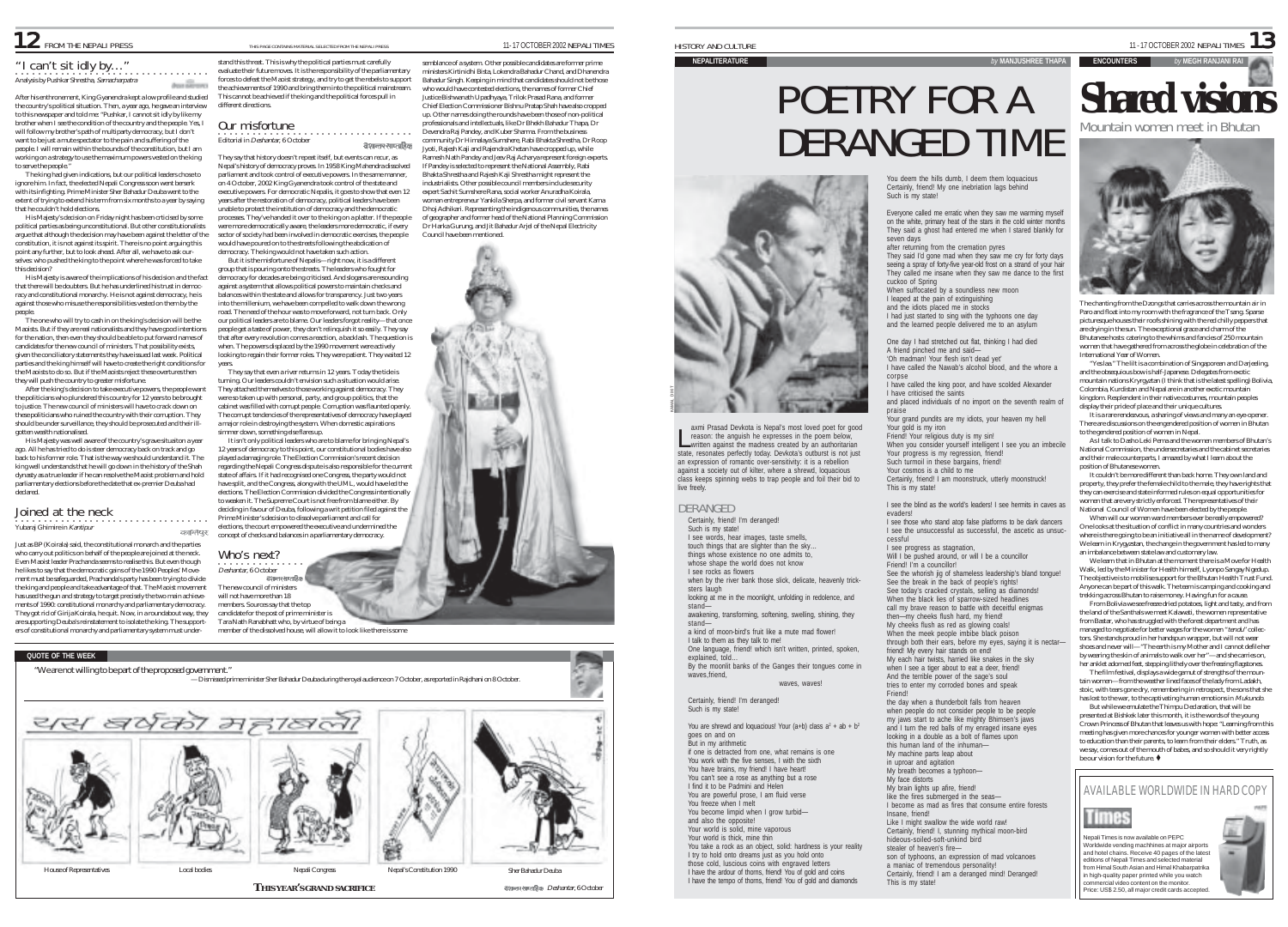

#### **ABOUT TOWN**

#### EXHIBITION AND AUCTION

- % **Paintings** by Srijana Rajbjandari. Until 10 October, 11AM-5PM, Nepal Art Council, Babar Mahal. 356772 % **Myths and realities** Paintings by Asha, Bhairaj, Binod and Pradip. Until 10 October, Srijana Contemporary Art Gallery, Kamaladi. 247889
- % **Light, source of all life** Sculptures and paintings by Pramila Giri, Patan Museum.

#### MUSIC

- % **Prism live** Musical night with food at Hotel Shahenshah International, Dhapasi, 28 September, 7PM on.
- % **The Jazz Commission with Vidhea** Friday evenings 7PM at the Fusion, the bar at Dwarika's Hotel. Happy hours 6.30 PM- 7.30 PM, buy one get one free. 479488 % **Live music** by Catch 22, Friday nights at the 40,000 ½ ft Bar, Rum Doodle Restaurant, Thamel. 414336

#### DRINK

- % **100 things** Happy hour starting 1PM Friday, 11 October, exciting games to win shots of 100 Pipers and music collections, Teesta plays live, The Rox Bar, Hyatt Regency Kathmandu. 491234
- % **Autumn Special** English premier football with the steak and Rs 55 draft. K-too! Beer & Steakhouse, Thamel. 433043
- % **Meter of Malts** Single malt tastings, 12 varieties, the Piano Lounge, Hotel Yak & Yeti, Rs 999. 248999

#### FOOD % **New menu at the Rox Restaurant** Pastas and pizzas,

- preplated and family style, more Italian flavour, Hyatt Regency Kathmandu. 491234 % **Table d'hôte menu** Rs 1,500 per couple, Hotel Yak & Yeti.
- 248999 % **Vegetarian specialties and clay oven pizza** at Stupa View Restaurant & Terrace, Boudha. 480262
- % **Dasain at Kilroy's** New dishes for international menu
- and new Balti Indian Dishes, at 50% discount off. Kilroy's of Kathmandu, Thamel. 250440
- % **The Tharu Kitchen** Traditional Tharu food and drinks every evening, and cookery courses, at Jungle Base Camp Lodge, Bardia. junglebasecamp@yahoo.com. % **Autumn Special** English premier football with steak, and Rs 55 draft. Glass K-too! Beer & Steakhouse., Thamel. 433043

#### GETAWAYS

- % **Dasain offer for students** 50 percent off on swimming with snacks and soft drinks with ID. Dwarika's Hotel. 479488
- % **Dasain package** Rs 1,555 per head per night on twin sharing with American breakfast, 15 percent discount on food and beverage, 20 percent at salon, children 50 percent off food, and more. 11-17 October, Hyatt Regency Kathmandu. 491234
- % **The Great Godavari Getaway** Special weekend packages including room with breakfast and dinner, 25 percent discount on health club facilities. Godavari Village Resort. 560675
- % **Writing Retreat** Full board package. Aesthetic living, innovative thinking, creative writing and nature at Park Village Resort, Budhanilkantha. 375280

*For inclusion in the listing send information to editors@nepalitimes.com*



28-14 27-15 28-14 28-14 28-15

**Modern Buddhism: Readings for the Unenlightened** Donald Lopez, ed Penguin Books, London, 2002 Rs 780

Forging a universal doctrine from the divergent traditions of China, Sri Lanka, Japan, Burma, Thailand and Tibet, the makers of most modern Buddhism look back to the most ancient, as a homeward journey to the original vision of the Buddha. Stressing meditation and spirituality more than ritual and relics, it embraces ordination of women and values of science, social justice, tolerance and individual freedom.

**BOOKWORM**



### Thupten Jinpa, trans. and ed.

Wisdom Publications, Boston, 2002 Rs 1,840

The Heart Sutra contains Buddhism's direct, most succinct teachings about the true nature of our own being and of all reality. Clarifying the meaning of the Buddhist term "emptiness", the Dalai Lama dispels misconceptions that it implies a nihilistic outlook or a philosophical view with no real implications in our lives and points out how we can attain "an unmistaken view of reality".

*Courtesy: Mandala Book Point, Kantipath, 227711, mandala@ccsl.com.np*

#### CLASSIFIED

**Save Rs 37,000 on a motorcycle!** Kawasaki Eliminator, 4,800 km. Call The Main Man at ○○○○○○○○○○○○○○ The Charles Constant Constant Charles Constant Charles Constant Charles Constant Charles Charles Charles Charles Charles Charles Charles Charles Charles Charles Charles Charles Charles Charles Charles Charles Charles Charl

**The Tea House Inn** Introducing the Tea House Combo, Rs 700 nett per person on twin-sharing basis. Package for Nepalis and expats includes room, breakfast, dinner (Nepali food), free facilities, swimming, and Jacuzzi. For reservations: 410432, 414432, 680048.

# **Contact www.kopilaclinic.com**

425677.

**Beautiful land for your dream project !** Bird breeding? Flower/Fruit Cultivation? Ayurvedic Clinic? Meditation Center? Terraced land, 2 ½ Ropani, next to a wild running brook! Absolutely breathtaking location. Only 20 minute drive from Kathmandu city to this treasure property**!** Serious buyers, Please call : Niraj 981024067 Email: niraj\_adhikari@hotmail.com



Based on a short story by Philip K Dick, Steven Spielberg's Minority Report is set in a 2054 Washington DC judicial system in which killers are arrested and convicted before they commit murder using a psychic technology. Tom Cruise plays the head of this Pre-crime unit and is himself accused of the future murder of a man hasn't even met. He must trace the roots of New showtimes!! 12:00, 3:00, 6:00 hone booking: 442220 Online booking www.jainepal.com **Minority Report JAI NEPAL CINEMA** Starring Tom Cruise, Colin Farrell, my Tom Cruise, Comme<br>antha Morton, Peter Stor and Max Von Sydow.





# A trip to Bhutan is expensive, but there's plenty to see, do, and eat.

RAMYATA LIMBU **A** s the Druk Air flight swoops down into Paro s the Druk Air flight<br>
swoops down into Pa<br>
International Airport, passengers brace themselves for a rough landing. But the touchdown is smooth. Once you make it through customs at Bhutan's only airport—the rest of the country is only accessible by motor vehicles and the main highway runs from west to east connecting all the major towns – visitors are driven through the picturesque farming valley of Paro to one of nearly a dozen hotels. One of the oldest hotels, and the largest in Bhutan, Hotel

Olangthang, is spread over 45 acres of wooded land on a hill overlooking the valley, and was first built as a guest house to accommodate royal visitors attending the coronation of Bhutan's fourth and current monarch, King Jigme Singye Wangchuk in 1974. Paro, a farming valley of about 15,000 people, is a major stop on the tourist itinerary. The popular

Bhutanese history and culture, the national museum or Ta-dzong in Paro is a major stop for visitors.

uphill hike. Widely pictured in travel brochures on Bhutan, the monastery is perched on a steep cliff and is currently undergoing reconstruction after it was almost destroyed in a fire some years ago.

Walking up the steep hill, the echo of gunfire and blasting resounds around the valley as Indian troops posted at the border between Bhutan and China carry out exercises. The valley's acoustics make for an avalanche-like sound effect.

India and Pakistan anyway," says Thuji Dorji Nadik, joint director of Plans and Programmes at Bhutan's Department of Tourism. "We'd rather concentrate on cultural and nature tours, make the most of Bhutan's natural, pristine environment." While a proposal to sell scuba diving in pristine mountain lakes has been set aside for the moment, Bhutanese tourism entrepreneurs offer specialised trips in mushroom picking, fly-fishing,

and birdwatching. Some are even exploring the possibility of promoting rafting and heli-skiing. More easy to come by than adventure trips, however, is cultural and nature tourism. Apart from the numerous dzongs and the monasteries that dot the Bhutanese countryside, the government and private sector are promoting the cultural heritage of Bhutan. Thimpu's main street houses a handicraft emporium, the recently opened national textile museum, and the post office where Bhutan's famous philatelic rarities abound. The Saturday market in Thimphu is

also a must. Villagers gather here to sell their produce—fresh

Tselele Pass, the highest point in this part of Bhutan, from which mountains are visible on a clear emadatsi, chilli cooked in a

chilli used in the national dish also visit Bhutan's one-animal











TRAVEL **TRAVEL** 

Going to Bhutan can be expensive. Visas must be obtained prior to entry and can be organised through travel agents 15 days prior to a visit. Visas are issued on arrival for \$20, and can be extended in Thimphu for up to six months at a cost of NU510 (about \$10.50). The catch is the high daily tariff excluding hotels, food and other expenses, which runs to \$200 during the high season in March-May and September-November, and \$165 the rest of the time for groups of three or more. Single travellers pay an extra \$40, and pairs \$30. Students and diplomats get a 25 percent discount on the daily rates. A recent national tourism workshop is said to have discussed the current tariff regulations, and officials say they are aiming at a more market-friendly tariff, but don't expect it to change any time too soon. Flights are available on Druk Air from Delhi, Calcutta, Kathmandu, Bangkok and Dhaka. The Butanese currency, the ngultrum, is pegged to the Indian rupee, and Indian currency is widely accepted.

zoo. The takin, the closest relative to the Arctic musk ox is found in Bhutan, China and Burma and looks like a cross between a large ram and a yak. A vulnerable species, Bhutan's national animal is bred behind a fenced enclosure on the outskirts of the town.

The capital also houses the National Folk Heritage museum, the National Institute of Medicine, where age-old herbal cures are studied and provided, and the National School of Arts and Craft, where students learn the art of thangka painting, carving, and pottery. The impressive

collection of contemporary wear designed from traditional Bhutanese textiles that will be part of a national fashion contest. Apparently, outside of office hours and for invitations that allow casual wear, many Bhutanese shed their *kiras* , an

National Library in Thimpu houses mostly religious texts. At the National Textile Museum, opened in 2000, researcher Tshering Uden Penjori shows us a

ankle-length garment worn by women and *ghos*, the distinctive calf-length, skirt-like outfit worn by men.  $\bullet$ 

**VAK & VELL** 

tower and fortress that overlooks the Rinpung Dzong, has a 349- year-old history and houses galleries of manuscripts, paintings, arms and armour, anthropology, numismatics and epigraphy, textiles, philately and bronzes. Established in 1968, Ta-Dzong houses over 3,000 works of art spanning 1,500 years of Bhutan's cultural heritage. A 15-minute walk below the museum is Ringpung Dzong, a

The museum, a former watch-

palatial, formidable-looking complex with a flagstone path that serves as Paro's administrative centre. Dzongs in Bhutan are the centres of religious and political authority, and tend to be palatial, with intricate decorative art. All dzongs, including the

visitors, allowing in a controlled number of high-end tourists interested in cultural and nature tours. To get an insight into

#### Trashichodzong, which houses the government and the throne of the King of Bhutan in Thimpu, are open to the public. Another Paro must is a visit to Taktsang Monastery or the Tiger's Nest about a half-hour drive from Paro and a two-hour

Tsechu or spring festival attracts numerous visitors, both foreign and local, and often it is difficult

to find accommodation. With King Jigme's coronation Bhutan, popularly known as the Land of the Thunder Dragon, opened its doors to foreign